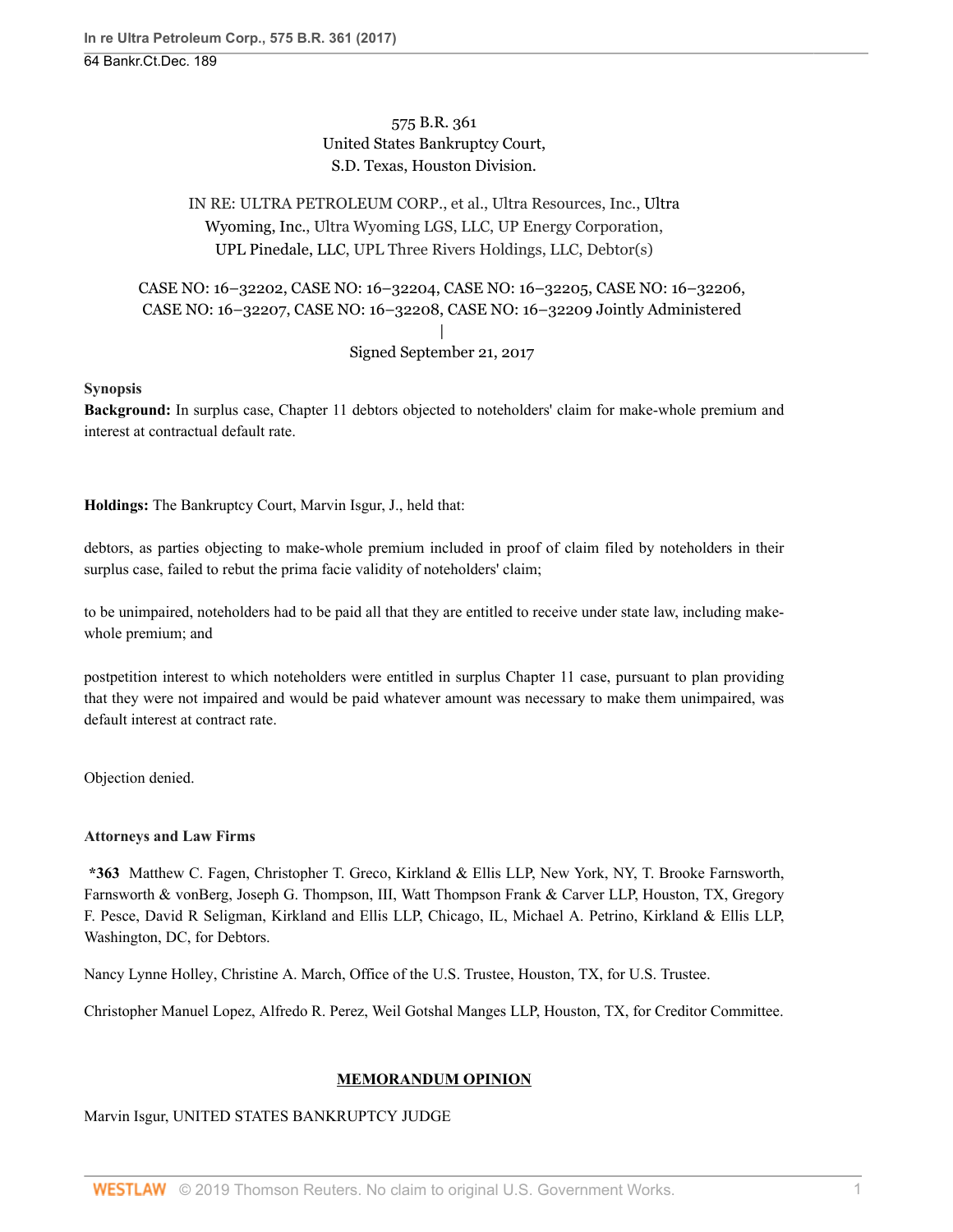The Ad Hoc Committee of Unsecured Creditors of Ultra Resources, Inc. (the "Senior Creditor Committee") filed a complaint against Debtors Ultra Resources ("OpCo"), Ultra Petroleum Corp. ("HoldCo"), and UP Energy Corporation ("MidCo") seeking a judgment declaring: (i) that the Debtors' filing for chapter 11 bankruptcy triggered an obligation under the terms of a Master Note Purchase Agreement (the "Note Agreement") to pay a Make–Whole Amount to certain noteholders of OpCo; and (ii) the amount of that obligation. The Debtors objected to the Senior Creditor Committee's claim for the Make–Whole Amount, post-petition interest at the contract default rate, and other related fees and expenses. Debtors' objection is denied.

#### **Background**

OpCo issued multiple series of unsecured notes (the "Notes") totaling approximately \$1.46 billion pursuant to the Note Agreement dated March 6, 2008, and three Note Agreement supplements dated March 5, 2009, January 28, 2010, and October 12, 2010. (ECF No. 44 at 13; ECF No. 880 at 8; ECF No. 1215 at 15). These Notes, along with funds borrowed under the OpCo RCF Credit Agreement, are known as the "OpCo Funded Debt Claims." (ECF No. 1393 at 18). HoldCo and MidCo each guaranteed OpCo's obligations under the Note Agreement and its supplements. (ECF No. 880 at 2; ECF No. 1215–1 at 8).

Pursuant to the Note Agreement, OpCo "may, at its option, upon notice ... prepay **\*364** ... one or more series or tranches of fixed rate Notes ... at 100% of the principal amount so prepaid, plus the Make–Whole Amount determined for the prepayment date ...." (ECF No. 1215–1 at 24). Section 8.7 of the Note Agreement defines a "Make–Whole Amount" as "an amount equal to the excess, if any, of the Discounted Value of the Remaining Scheduled Payments with respect to the Called Principal of such fixed rate Note over the amount of such Called Principal ...." (ECF No. 1215–1 at 27). "Called Principal" is "the principal of such Note that ... has become or is declared to be immediately due and payable pursuant to Section 12.1 ...." (ECF No. 12151 at 27). "Remaining Scheduled Payments" includes "all payments of such Called Principal and interest thereon that would be due after the Settlement Date," which is "the date on which such Called Principal ... has become or is declared to be immediately due and payable pursuant to Section 12.1 ...." (ECF No. 1215–1 at 28). The "Discounted Value" of such Remaining Scheduled Payments is comprised of "the amount obtained by discounting all Remaining Scheduled Payments with respect to such Called Principal from their respected scheduled due dates to the Settlement Date ... in accordance with accepted financial practice and at a discount factor ... equal to the Reinvestment Yield" of 0.5% over the yield to maturity of specified United States Treasury obligations. (ECF No. 1215–1 at 27).

Section 11 of the Note Agreement specifies a number of conditions constituting an "Event of Default" that consequently affects the rights of the parties under the Agreement. (ECF No. 1215–1 at 35–38). If an Event of Default occurs, Section 12.1(a) of the Note Agreement provides that "all the Notes then outstanding shall automatically become immediately due and payable." (ECF No. 1215–1 at 38). Each Note incorporates by reference the Event of Default, Acceleration, and Make–Whole Amount provisions of the Note Agreement. (ECF No. 1215–1 at 158–59). Under Paragraph (g) of Section 11, OpCo's filing of a bankruptcy petition constitutes an Event of Default. (ECF No. 1215–1 at 37).

In the event that any of the Notes become due under the Note Agreement, those Notes "mature and the entire unpaid principal amount of such Notes, plus ... all accrued and unpaid interest thereon ... [and] any applicable Make–Whole Amount determined in respect of such principal amount (to the full extent permitted by applicable law) ... shall all be immediately due and payable ...." (ECF No. 1215–1 at 38). The Note Agreement is governed by New York law. (ECF No. 1215–1 at 47).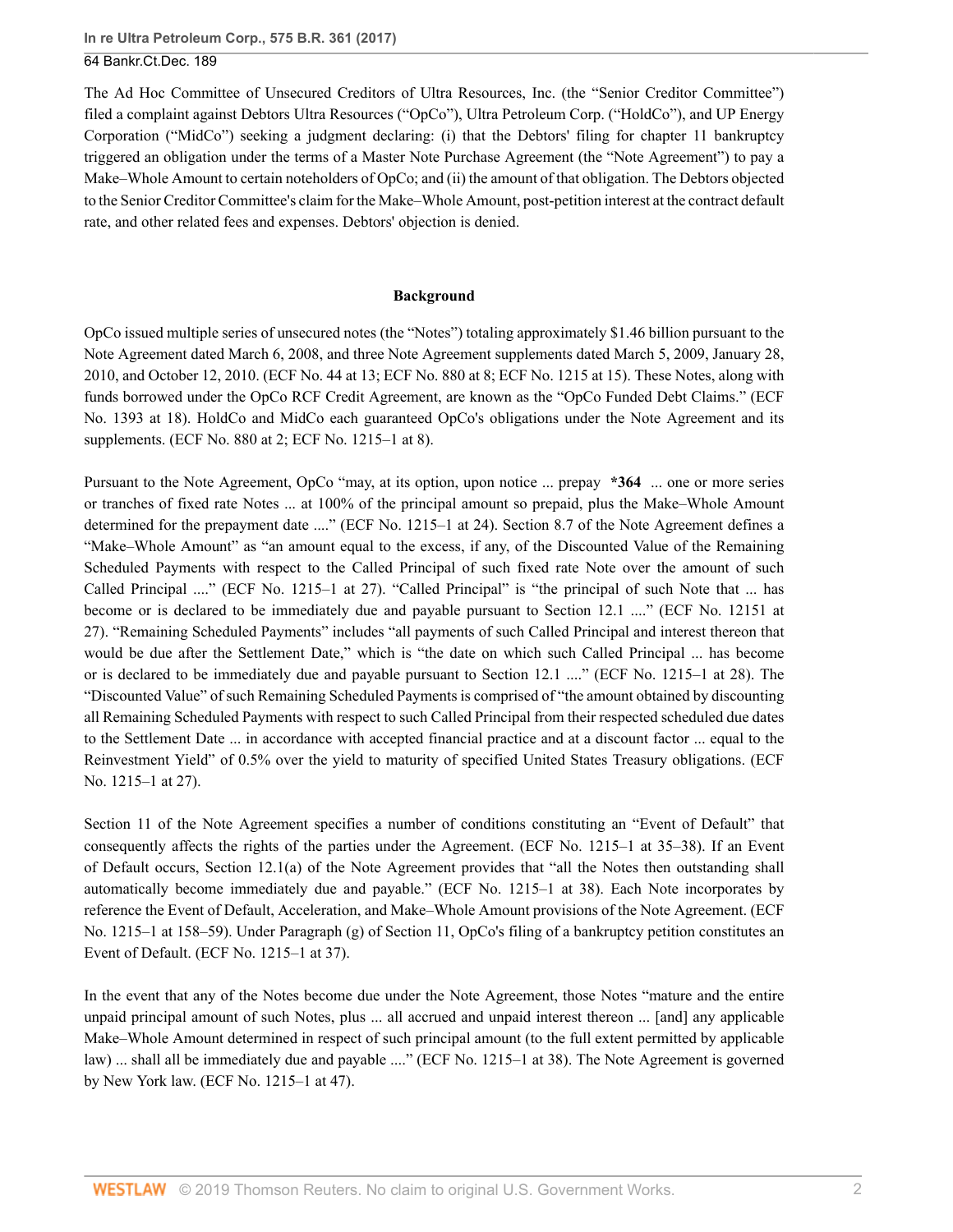On April 29, 2016, OpCo, MidCo, and Holdco filed chapter 11 bankruptcy petitions. (ECF No. 1). On April 30, 2016, the Court ordered the joint administration of the Debtors' bankruptcy cases under this case number. (ECF No. 40). The commencement of these chapter 11 bankruptcy cases constituted Events of Default under the Note Agreement that automatically accelerated the balance of the underlying Notes under Section 12.1. The balance following acceleration included the principal, pre-petition interest, post-petition interest, and Make– Whole Amounts. (ECF No. 1215–1 at 37, 38). Consequently, \$1.46 billion of OpCo Notes became due pursuant to the Note Agreement while \$999 million became due under the OpCo Notes. (ECF No. 1215 at 12).

During the course of this case, the Debtors became solvent due in part to commodity prices rising after their petition date. (ECF No. 1215 at 18). Consequently, the Debtors proposed a chapter 11 plan paying all unsecured claims, in full and in cash, and providing a substantial recovery for **\*365** their equity owners. (ECF No. 1308; *see also* ECF No. 1215 at 18). The proposed chapter 11 plan treated the OpCo Noteholders as unimpaired. As holders of unimpaired claims, the Noteholders were "*conclusively* presumed to have accepted the plan." [11 U.S.C.](http://www.westlaw.com/Link/Document/FullText?findType=L&pubNum=1000546&cite=11USCAS1126&originatingDoc=Id5002620a06411e7ae06bb6d796f727f&refType=SP&originationContext=document&vr=3.0&rs=cblt1.0&transitionType=DocumentItem&contextData=(sc.UserEnteredCitation)#co_pp_ae0d0000c5150) [§ 1126\(f\)](http://www.westlaw.com/Link/Document/FullText?findType=L&pubNum=1000546&cite=11USCAS1126&originatingDoc=Id5002620a06411e7ae06bb6d796f727f&refType=SP&originationContext=document&vr=3.0&rs=cblt1.0&transitionType=DocumentItem&contextData=(sc.UserEnteredCitation)#co_pp_ae0d0000c5150) (*emphasis added* ).

The Senior Creditor Committee objected to confirmation of OpCo's proposed plan on the grounds that, for the Noteholders' claims to be unimpaired, OpCo must pay the Make–Whole Amount and post-petition interest on the OpCo Notes at the default rates listed in the Note Agreement until the Noteholders' claims are fully satisfied. (ECF No. 1393 at 25). The Senior Creditor Committee consists of senior unsecured creditors of OpCo that collectively hold or control the various OpCo Notes. (ECF No. 1393 at 14 n. 1).

The Debtors objected to the Senior Creditor Committee's asserted entitlement to the Make–Whole Amount, postpetition interest at the Note Agreement's default rate, and other related fees and expenses on March 3, 2017. (ECF No. 1214). In their memorandum in support of their objection, the Debtors specifically assert that the Senior Creditor Committee's claims for the Make–Whole Amount should be disallowed because: (i) the claims seek unmatured interest, which is expressly barred by 11 U.S.C.  $\S$  502(b)(2); and (ii) the Make–Whole Amount is an unenforceable liquidated damages provision under New York law. (ECF No. 1215 at 21–36).

Debtors also argue that any post-petition interest awarded on the Senior Creditor Committee's claims should be assessed, at most, at the Federal Judgment Rate because: (i) post-petition interest on unsecured claims is awarded, if at all, at the "legal rate," which is the Federal Judgment Rate; and (ii) the Court should reject the minority view that state law governs post-petition interest. (ECF No. 1215 at 36–47). Should the Court award the OpCo Noteholders both the Make–Whole Amount and post-petition interest at the contract default rate, the Debtors claim that the Noteholders' claims should be disallowed to the extent necessary to avoid a duplicative recovery. (ECF No. 1215 at 47–49). The Ad Hoc Committee of HoldCo Noteholders and the Ad Hoc Equity Committee joined in Debtors' objection. (ECF No. 1216; ECF No. 1217). The Ad Hoc Equity Committee also filed an objection to the Noteholders' claims. (ECF No. 1217).

On March 13, 2017, the Senior Creditor Committee and the Debtors entered into a stipulation. (ECF No. 1314). Pursuant to that stipulation, the parties agreed that, among other things, the quantification of post-petition interest would be addressed in conjunction with the Make–Whole Amount dispute. (ECF 1314 at 7).

The Court confirmed the Debtors' chapter 11 plan on March 14, 2017. (ECF No. 1324). The confirmation order provided that the Noteholders' claims included any amounts necessary to make the holders of the allowed claims unimpaired. (ECF No. 1324 at 69). The plan itself classified the Noteholders' claims as unimpaired and provided that the members of the Committee would receive payment of all outstanding principal on the Notes in cash, prepetition interest at the rate listed within the Note Agreement, post-petition interest at the Federal Judgment Rate, and a forbearance fee. (ECF No. 1324–1 at 26).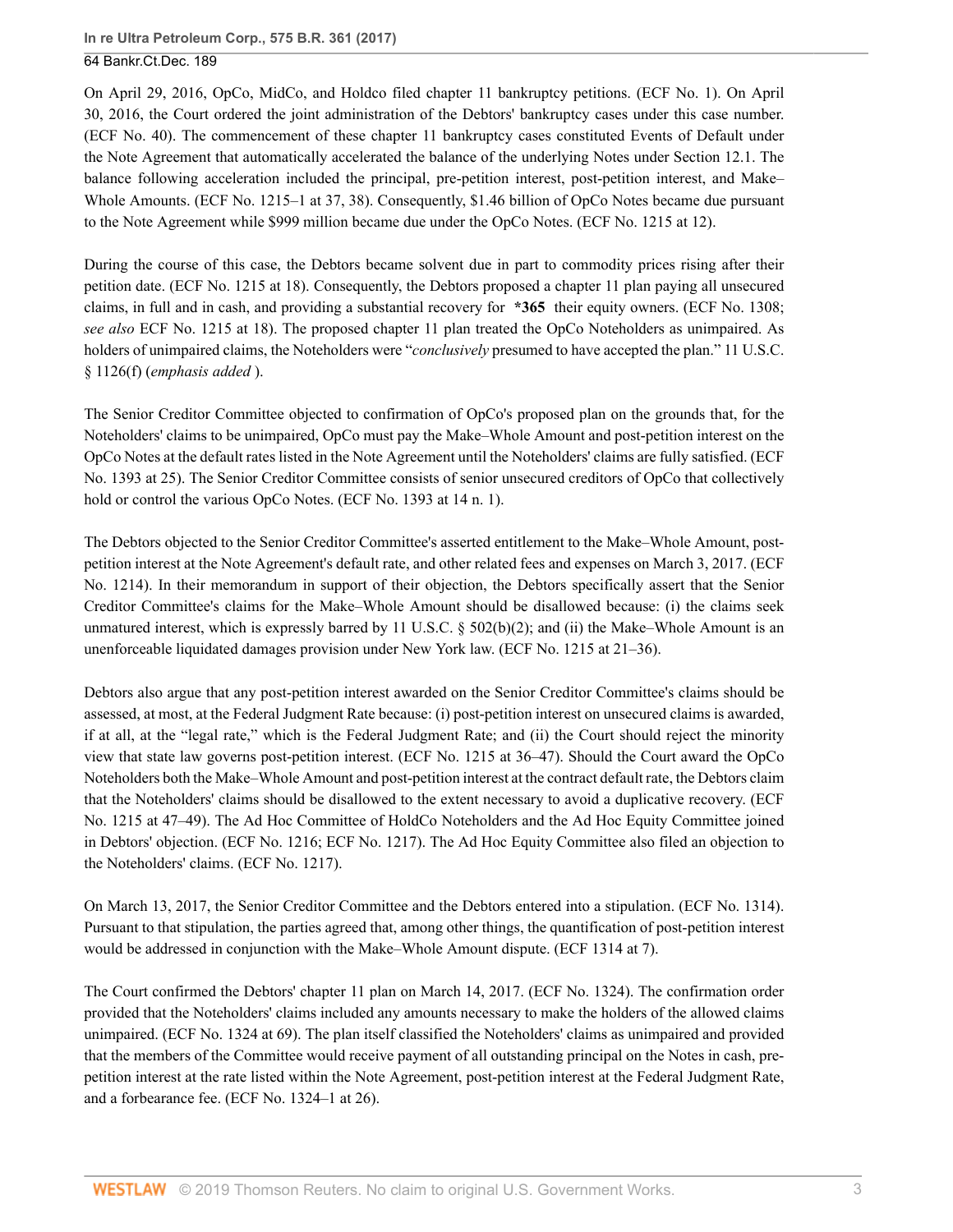The Senior Creditor Committee filed a response in opposition to Debtors' objection to the Noteholders' claims on March 24, 2017. In its response, the Senior Creditor Committee argued that the Make–Whole Amount must be allowed in its entirety because: (i) for the Noteholders' claims to be unimpaired, Debtors must pay **\*366** the full Make–Whole Amount due under state law; (ii)  $\S 502(b)(2)$  is inapplicable to the Noteholders' claims because the Make–Whole Amount is matured rather than unmatured interest; and (iii) the Make–Whole Amount is fully enforceable under New York law. (ECF No. 1393 at 27–65). The Senior Creditor Committee also claims that post-petition interest should be allowed on the Noteholders' claims at the Note Agreement's default rates, not the Federal Judgment Rate, because: (i) [11 U.S.C. § 726\(a\)\(5\)](http://www.westlaw.com/Link/Document/FullText?findType=L&pubNum=1000546&cite=11USCAS726&originatingDoc=Id5002620a06411e7ae06bb6d796f727f&refType=SP&originationContext=document&vr=3.0&rs=cblt1.0&transitionType=DocumentItem&contextData=(sc.UserEnteredCitation)#co_pp_488b0000d05e2) is not applicable in these chapter 11 cases; and (ii) even if [§ 726\(a\)\(5\)](http://www.westlaw.com/Link/Document/FullText?findType=L&pubNum=1000546&cite=11USCAS726&originatingDoc=Id5002620a06411e7ae06bb6d796f727f&refType=SP&originationContext=document&vr=3.0&rs=cblt1.0&transitionType=DocumentItem&contextData=(sc.UserEnteredCitation)#co_pp_488b0000d05e2) were applicable in the Debtors' bankruptcy case, the circumstances of the bankruptcy require that post-petition interest be paid at the contract default rates. (ECF No. 1393 at 65–76). The OpCo Noteholders, consisting of 42 holders of senior unsecured notes issued by OpCo, filed a joint response to the Debtors' claims objections. (ECF No. 1390).

On May 16, 2017, the Court heard oral arguments on the Debtors' claims objections. Following supplemental briefing on the question of whether the Court could rely on its own illustrative calculations as part of its reasoning, the Court took this matter under advisement on June 16, 2017.

#### **Jurisdiction**

The district court has jurisdiction over this proceeding pursuant to [28 U.S.C. § 1334](http://www.westlaw.com/Link/Document/FullText?findType=L&pubNum=1000546&cite=28USCAS1334&originatingDoc=Id5002620a06411e7ae06bb6d796f727f&refType=LQ&originationContext=document&vr=3.0&rs=cblt1.0&transitionType=DocumentItem&contextData=(sc.UserEnteredCitation)). The allowance or disallowance of a proof of claim against the estate is a core matter as defined in [28 U.S.C. § 157\(b\)\(2\)\(B\).](http://www.westlaw.com/Link/Document/FullText?findType=L&pubNum=1000546&cite=28USCAS157&originatingDoc=Id5002620a06411e7ae06bb6d796f727f&refType=SP&originationContext=document&vr=3.0&rs=cblt1.0&transitionType=DocumentItem&contextData=(sc.UserEnteredCitation)#co_pp_424e0000ad683) This case was referred to the Bankruptcy Court pursuant to [28 U.S.C. § 157\(a\)](http://www.westlaw.com/Link/Document/FullText?findType=L&pubNum=1000546&cite=28USCAS157&originatingDoc=Id5002620a06411e7ae06bb6d796f727f&refType=SP&originationContext=document&vr=3.0&rs=cblt1.0&transitionType=DocumentItem&contextData=(sc.UserEnteredCitation)#co_pp_8b3b0000958a4). Accordingly, the Court has congressional authority to render a final order on the Debtors' objections to the OpCo Funded Debt and OpCo RCF Claims.

Although subject-matter jurisdiction is proper in this Court, this Court may not issue a final order or judgment in matters within the exclusive authority of Article III courts. *Stern v. Marshall*[, 564 U.S. 462, 502, 131 S.Ct. 2594,](http://www.westlaw.com/Link/Document/FullText?findType=Y&serNum=2025536615&pubNum=0000708&originatingDoc=Id5002620a06411e7ae06bb6d796f727f&refType=RP&originationContext=document&vr=3.0&rs=cblt1.0&transitionType=DocumentItem&contextData=(sc.UserEnteredCitation)) [180 L.Ed.2d 475 \(2011\)](http://www.westlaw.com/Link/Document/FullText?findType=Y&serNum=2025536615&pubNum=0000708&originatingDoc=Id5002620a06411e7ae06bb6d796f727f&refType=RP&originationContext=document&vr=3.0&rs=cblt1.0&transitionType=DocumentItem&contextData=(sc.UserEnteredCitation)). This Court has constitutional authority to enter a final order on the OpCo Funded Debt and OpCo RCF Claims because they stem "from the bankruptcy itself or would necessarily be resolved in the claims allowance process." *Id.* [at 499, 131 S.Ct. 2594](http://www.westlaw.com/Link/Document/FullText?findType=Y&serNum=2025536615&pubNum=0000708&originatingDoc=Id5002620a06411e7ae06bb6d796f727f&refType=RP&originationContext=document&vr=3.0&rs=cblt1.0&transitionType=DocumentItem&contextData=(sc.UserEnteredCitation)). As claims against the Debtors' bankruptcy estates, the OpCo Funded Debt and OpCo RCF Claims directly stem from the Debtors' bankruptcy and the adjudication of Debtors' objections will necessarily resolve whether those claims are allowed. *See, e.g.*, *In re Brown*[, 521 B.R. 205, 213](http://www.westlaw.com/Link/Document/FullText?findType=Y&serNum=2034646320&pubNum=0000164&originatingDoc=Id5002620a06411e7ae06bb6d796f727f&refType=RP&fi=co_pp_sp_164_213&originationContext=document&vr=3.0&rs=cblt1.0&transitionType=DocumentItem&contextData=(sc.UserEnteredCitation)#co_pp_sp_164_213) [\(Bankr. S.D. Tex. 2014\),](http://www.westlaw.com/Link/Document/FullText?findType=Y&serNum=2034646320&pubNum=0000164&originatingDoc=Id5002620a06411e7ae06bb6d796f727f&refType=RP&fi=co_pp_sp_164_213&originationContext=document&vr=3.0&rs=cblt1.0&transitionType=DocumentItem&contextData=(sc.UserEnteredCitation)#co_pp_sp_164_213) *adopted*, [2014 WL 7342435 \(S.D. Tex. Dec. 23, 2014\),](http://www.westlaw.com/Link/Document/FullText?findType=Y&serNum=2035155329&pubNum=0000999&originatingDoc=Id5002620a06411e7ae06bb6d796f727f&refType=RP&originationContext=document&vr=3.0&rs=cblt1.0&transitionType=DocumentItem&contextData=(sc.UserEnteredCitation)) *aff'd in part, appeal dismissed in part*, [807 F.3d 701 \(5th Cir. 2015\)](http://www.westlaw.com/Link/Document/FullText?findType=Y&serNum=2037675829&pubNum=0000506&originatingDoc=Id5002620a06411e7ae06bb6d796f727f&refType=RP&originationContext=document&vr=3.0&rs=cblt1.0&transitionType=DocumentItem&contextData=(sc.UserEnteredCitation)). Therefore, this Court possesses constitutional authority to enter a final order with respect to the allowance or disallowance of the OpCo Funded Debt and OpCo RCF Claims. Moreover, the parties have expressly or implicitly consented to the Bankruptcy Court's determination of this dispute. *See [Wellness](http://www.westlaw.com/Link/Document/FullText?findType=Y&serNum=2036340204&pubNum=0000708&originatingDoc=Id5002620a06411e7ae06bb6d796f727f&refType=RP&fi=co_pp_sp_708_1949&originationContext=document&vr=3.0&rs=cblt1.0&transitionType=DocumentItem&contextData=(sc.UserEnteredCitation)#co_pp_sp_708_1949) Int'l Network, Ltd. v. Sharif*[, ––– U.S. ––––, 135 S.Ct. 1932, 1949, 191 L.Ed.2d 911 \(2015\).](http://www.westlaw.com/Link/Document/FullText?findType=Y&serNum=2036340204&pubNum=0000708&originatingDoc=Id5002620a06411e7ae06bb6d796f727f&refType=RP&fi=co_pp_sp_708_1949&originationContext=document&vr=3.0&rs=cblt1.0&transitionType=DocumentItem&contextData=(sc.UserEnteredCitation)#co_pp_sp_708_1949)

#### **Analysis**

### *Proof of Claim Standard*

A proof of claim is a written statement setting forth a creditor's claim. [FED. R. BANKR. P. 3001\(a\).](http://www.westlaw.com/Link/Document/FullText?findType=L&pubNum=1000611&cite=USFRBPR3001&originatingDoc=Id5002620a06411e7ae06bb6d796f727f&refType=LQ&originationContext=document&vr=3.0&rs=cblt1.0&transitionType=DocumentItem&contextData=(sc.UserEnteredCitation)) The filing of "a proof of claim is analogous to the commencement of an action within the bankruptcy proceeding." *[In re Ira](http://www.westlaw.com/Link/Document/FullText?findType=Y&serNum=1966118176&pubNum=0000345&originatingDoc=Id5002620a06411e7ae06bb6d796f727f&refType=RP&fi=co_pp_sp_345_98&originationContext=document&vr=3.0&rs=cblt1.0&transitionType=DocumentItem&contextData=(sc.UserEnteredCitation)#co_pp_sp_345_98) Haupt & Co.*[, 253 F.Supp. 97, 98–99 \(S.D.N.Y.\),](http://www.westlaw.com/Link/Document/FullText?findType=Y&serNum=1966118176&pubNum=0000345&originatingDoc=Id5002620a06411e7ae06bb6d796f727f&refType=RP&fi=co_pp_sp_345_98&originationContext=document&vr=3.0&rs=cblt1.0&transitionType=DocumentItem&contextData=(sc.UserEnteredCitation)#co_pp_sp_345_98) *modified sub nom. [Henry Ansbacher & Co. v. Klebanow](http://www.westlaw.com/Link/Document/FullText?findType=Y&serNum=1966121584&pubNum=0000350&originatingDoc=Id5002620a06411e7ae06bb6d796f727f&refType=RP&originationContext=document&vr=3.0&rs=cblt1.0&transitionType=DocumentItem&contextData=(sc.UserEnteredCitation))*, 362 [F.2d 569 \(2d Cir. 1966\).](http://www.westlaw.com/Link/Document/FullText?findType=Y&serNum=1966121584&pubNum=0000350&originatingDoc=Id5002620a06411e7ae06bb6d796f727f&refType=RP&originationContext=document&vr=3.0&rs=cblt1.0&transitionType=DocumentItem&contextData=(sc.UserEnteredCitation)) "The filing of a proof of claim effectively commences a proceeding within the bankruptcy proceeding to establish its provability, **\*367** priority, amount, etc." *[Id.](http://www.westlaw.com/Link/Document/FullText?findType=Y&serNum=1966121584&pubNum=0000350&originatingDoc=Id5002620a06411e7ae06bb6d796f727f&refType=RP&originationContext=document&vr=3.0&rs=cblt1.0&transitionType=DocumentItem&contextData=(sc.UserEnteredCitation))* A party that files a proof of claim in accordance with the Federal Rules of Bankruptcy Procedure is deemed to have established a prima facie case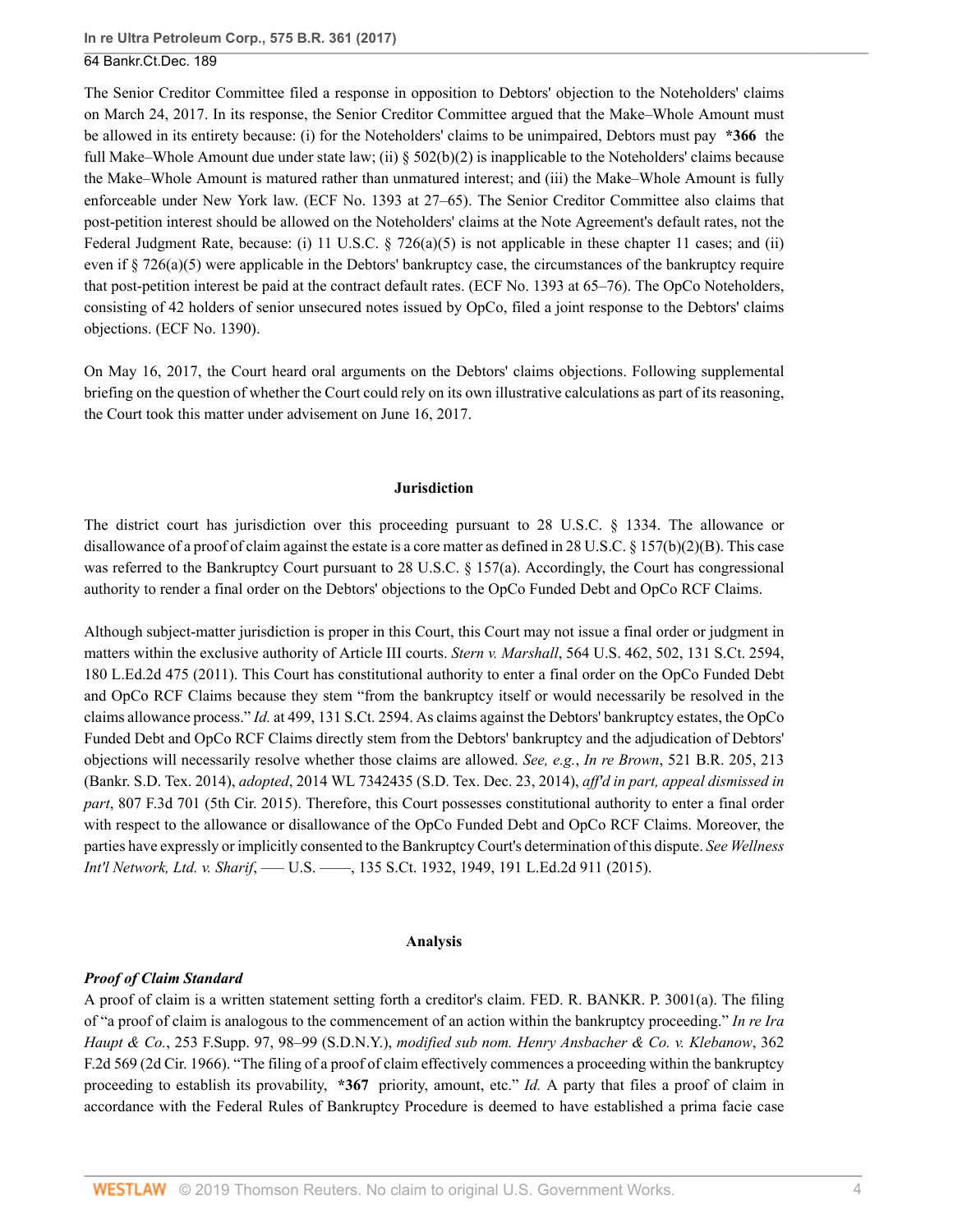against the debtor's assets. [11 U.S.C. § 502\(a\);](http://www.westlaw.com/Link/Document/FullText?findType=L&pubNum=1000546&cite=11USCAS502&originatingDoc=Id5002620a06411e7ae06bb6d796f727f&refType=SP&originationContext=document&vr=3.0&rs=cblt1.0&transitionType=DocumentItem&contextData=(sc.UserEnteredCitation)#co_pp_8b3b0000958a4) [FED. R. BANKR. P. 3001\(f\);](http://www.westlaw.com/Link/Document/FullText?findType=L&pubNum=1000611&cite=USFRBPR3001&originatingDoc=Id5002620a06411e7ae06bb6d796f727f&refType=LQ&originationContext=document&vr=3.0&rs=cblt1.0&transitionType=DocumentItem&contextData=(sc.UserEnteredCitation)) *see also [In re Fid. Holding Co., Ltd.](http://www.westlaw.com/Link/Document/FullText?findType=Y&serNum=1988016766&pubNum=0000350&originatingDoc=Id5002620a06411e7ae06bb6d796f727f&refType=RP&fi=co_pp_sp_350_698&originationContext=document&vr=3.0&rs=cblt1.0&transitionType=DocumentItem&contextData=(sc.UserEnteredCitation)#co_pp_sp_350_698)*, [837 F.2d 696, 698 \(5th Cir. 1988\).](http://www.westlaw.com/Link/Document/FullText?findType=Y&serNum=1988016766&pubNum=0000350&originatingDoc=Id5002620a06411e7ae06bb6d796f727f&refType=RP&fi=co_pp_sp_350_698&originationContext=document&vr=3.0&rs=cblt1.0&transitionType=DocumentItem&contextData=(sc.UserEnteredCitation)#co_pp_sp_350_698)

A proof of claim must "be executed by the creditor or the creditor's authorized agent." [FED. R. BANKR. P.](http://www.westlaw.com/Link/Document/FullText?findType=L&pubNum=1000611&cite=USFRBPR3001&originatingDoc=Id5002620a06411e7ae06bb6d796f727f&refType=LQ&originationContext=document&vr=3.0&rs=cblt1.0&transitionType=DocumentItem&contextData=(sc.UserEnteredCitation)) [3001\(b\).](http://www.westlaw.com/Link/Document/FullText?findType=L&pubNum=1000611&cite=USFRBPR3001&originatingDoc=Id5002620a06411e7ae06bb6d796f727f&refType=LQ&originationContext=document&vr=3.0&rs=cblt1.0&transitionType=DocumentItem&contextData=(sc.UserEnteredCitation)) A proof of claim that conforms substantially to the appropriate Official Form, and that is filed in accordance with [Rule 3001](http://www.westlaw.com/Link/Document/FullText?findType=L&pubNum=1000611&cite=USFRBPR3001&originatingDoc=Id5002620a06411e7ae06bb6d796f727f&refType=LQ&originationContext=document&vr=3.0&rs=cblt1.0&transitionType=DocumentItem&contextData=(sc.UserEnteredCitation)), constitutes prima facie evidence of validity of the claim. [11 U.S.C. § 502\(a\);](http://www.westlaw.com/Link/Document/FullText?findType=L&pubNum=1000546&cite=11USCAS502&originatingDoc=Id5002620a06411e7ae06bb6d796f727f&refType=SP&originationContext=document&vr=3.0&rs=cblt1.0&transitionType=DocumentItem&contextData=(sc.UserEnteredCitation)#co_pp_8b3b0000958a4) [FED.](http://www.westlaw.com/Link/Document/FullText?findType=L&pubNum=1000611&cite=USFRBPR3001&originatingDoc=Id5002620a06411e7ae06bb6d796f727f&refType=LQ&originationContext=document&vr=3.0&rs=cblt1.0&transitionType=DocumentItem&contextData=(sc.UserEnteredCitation)) [R. BANKR. P. 3001\(f\).](http://www.westlaw.com/Link/Document/FullText?findType=L&pubNum=1000611&cite=USFRBPR3001&originatingDoc=Id5002620a06411e7ae06bb6d796f727f&refType=LQ&originationContext=document&vr=3.0&rs=cblt1.0&transitionType=DocumentItem&contextData=(sc.UserEnteredCitation)) Accordingly, a creditor's proof of claim is prima facie valid if the creditor completes all required portions of the Official Bankruptcy Proof of Claim Form, attaches all supporting documents available for that claim, and meets the requirements of any applicable subparagraph of [FED. R. BANKR. P. 3001.](http://www.westlaw.com/Link/Document/FullText?findType=L&pubNum=1000611&cite=USFRBPR3001&originatingDoc=Id5002620a06411e7ae06bb6d796f727f&refType=LQ&originationContext=document&vr=3.0&rs=cblt1.0&transitionType=DocumentItem&contextData=(sc.UserEnteredCitation)) *See [In re](http://www.westlaw.com/Link/Document/FullText?findType=Y&serNum=2030682525&pubNum=0000164&originatingDoc=Id5002620a06411e7ae06bb6d796f727f&refType=RP&fi=co_pp_sp_164_227&originationContext=document&vr=3.0&rs=cblt1.0&transitionType=DocumentItem&contextData=(sc.UserEnteredCitation)#co_pp_sp_164_227) Harris*[, 492 B.R. 225, 227–28 \(Bankr. S.D. Tex. 2013\)](http://www.westlaw.com/Link/Document/FullText?findType=Y&serNum=2030682525&pubNum=0000164&originatingDoc=Id5002620a06411e7ae06bb6d796f727f&refType=RP&fi=co_pp_sp_164_227&originationContext=document&vr=3.0&rs=cblt1.0&transitionType=DocumentItem&contextData=(sc.UserEnteredCitation)#co_pp_sp_164_227) (discussing the required use of the Official Proof of Claim Form under [Rule 3001](http://www.westlaw.com/Link/Document/FullText?findType=L&pubNum=1000611&cite=USFRBPR3001&originatingDoc=Id5002620a06411e7ae06bb6d796f727f&refType=LQ&originationContext=document&vr=3.0&rs=cblt1.0&transitionType=DocumentItem&contextData=(sc.UserEnteredCitation)), as well as the Form's requirements). Ultimately, a proof of claim must fulfill its "essential purpose of providing objecting parties with sufficient information to evaluate the nature of the claims." *[In re Wyly](http://www.westlaw.com/Link/Document/FullText?findType=Y&serNum=2038990777&pubNum=0000164&originatingDoc=Id5002620a06411e7ae06bb6d796f727f&refType=RP&fi=co_pp_sp_164_378&originationContext=document&vr=3.0&rs=cblt1.0&transitionType=DocumentItem&contextData=(sc.UserEnteredCitation)#co_pp_sp_164_378)*, [552 B.R. 338, 378 \(Bankr. N.D. Tex. 2016\)](http://www.westlaw.com/Link/Document/FullText?findType=Y&serNum=2038990777&pubNum=0000164&originatingDoc=Id5002620a06411e7ae06bb6d796f727f&refType=RP&fi=co_pp_sp_164_378&originationContext=document&vr=3.0&rs=cblt1.0&transitionType=DocumentItem&contextData=(sc.UserEnteredCitation)#co_pp_sp_164_378).

If a proof of claim is prima facie valid, a party-in-interest may nevertheless object to the claim to disprove its validity. To successfully object to a claim that has prima facie validity, the objecting party must produce evidence rebutting the claim and establish that the claim should be disallowed pursuant to [11 U.S.C. § 502\(b\)](http://www.westlaw.com/Link/Document/FullText?findType=L&pubNum=1000546&cite=11USCAS502&originatingDoc=Id5002620a06411e7ae06bb6d796f727f&refType=SP&originationContext=document&vr=3.0&rs=cblt1.0&transitionType=DocumentItem&contextData=(sc.UserEnteredCitation)#co_pp_a83b000018c76). *[In re Fid.](http://www.westlaw.com/Link/Document/FullText?findType=Y&serNum=1988016766&pubNum=0000350&originatingDoc=Id5002620a06411e7ae06bb6d796f727f&refType=RP&fi=co_pp_sp_350_698&originationContext=document&vr=3.0&rs=cblt1.0&transitionType=DocumentItem&contextData=(sc.UserEnteredCitation)#co_pp_sp_350_698) [Holding Co., Ltd.](http://www.westlaw.com/Link/Document/FullText?findType=Y&serNum=1988016766&pubNum=0000350&originatingDoc=Id5002620a06411e7ae06bb6d796f727f&refType=RP&fi=co_pp_sp_350_698&originationContext=document&vr=3.0&rs=cblt1.0&transitionType=DocumentItem&contextData=(sc.UserEnteredCitation)#co_pp_sp_350_698)*, 837 F.2d at 698; *In re DePugh*[, 409 B.R. 125, 135 \(Bankr. S.D. Tex. 2009\)](http://www.westlaw.com/Link/Document/FullText?findType=Y&serNum=2019116607&pubNum=0000164&originatingDoc=Id5002620a06411e7ae06bb6d796f727f&refType=RP&fi=co_pp_sp_164_135&originationContext=document&vr=3.0&rs=cblt1.0&transitionType=DocumentItem&contextData=(sc.UserEnteredCitation)#co_pp_sp_164_135). Rebuttal evidence must be equal in probative value to successfully rebut a creditor's proof of claim. *In re Wyly*[, 552 B.R. at 379](http://www.westlaw.com/Link/Document/FullText?findType=Y&serNum=2038990777&pubNum=0000164&originatingDoc=Id5002620a06411e7ae06bb6d796f727f&refType=RP&fi=co_pp_sp_164_379&originationContext=document&vr=3.0&rs=cblt1.0&transitionType=DocumentItem&contextData=(sc.UserEnteredCitation)#co_pp_sp_164_379). "This can be done by the objecting party producing specific and detailed allegations that place the claim into dispute, by the presentation of legal arguments based upon the contents of the claim and its supporting documents, or by the presentation of pretrial pleadings ...." *[In re Fid. Holding Co., Ltd.](http://www.westlaw.com/Link/Document/FullText?findType=Y&serNum=1988016766&pubNum=0000350&originatingDoc=Id5002620a06411e7ae06bb6d796f727f&refType=RP&fi=co_pp_sp_350_698&originationContext=document&vr=3.0&rs=cblt1.0&transitionType=DocumentItem&contextData=(sc.UserEnteredCitation)#co_pp_sp_350_698)*, 837 F.2d at 698.

If the objecting party produces evidence equal in probative force to the claimant's proof of claim, or the claimant fails to prove its claim's prima facie validity, the claimant must present additional evidence to "prove the validity of the claim by a preponderance of the evidence." *[Id.](http://www.westlaw.com/Link/Document/FullText?findType=Y&serNum=1988016766&pubNum=0000350&originatingDoc=Id5002620a06411e7ae06bb6d796f727f&refType=RP&originationContext=document&vr=3.0&rs=cblt1.0&transitionType=DocumentItem&contextData=(sc.UserEnteredCitation))* The ultimate burden of proof always rests upon the claimant. *[Id.](http://www.westlaw.com/Link/Document/FullText?findType=Y&serNum=1988016766&pubNum=0000350&originatingDoc=Id5002620a06411e7ae06bb6d796f727f&refType=RP&originationContext=document&vr=3.0&rs=cblt1.0&transitionType=DocumentItem&contextData=(sc.UserEnteredCitation))*

The OpCo Noteholders have filed proofs of claim seeking amounts under the Note Agreement and the OpCo RCF. (ECF No. 1214–11 at 5–122). Each proof of claim filed by the Noteholders constitutes prima facie evidence of the validity of that claim. Accordingly, as the objecting parties, the Debtors bear the burden of rebutting the Noteholders' claims represented by the valid proofs of claim.

The following issues remain in dispute in this matter:

- i. Whether the Make–Whole Amount is fully enforceable under New York law;
- ii. Whether the Noteholders are entitled to all of their non-bankruptcy rights under [11 U.S.C. § 1124\(1\)](http://www.westlaw.com/Link/Document/FullText?findType=L&pubNum=1000546&cite=11USCAS1124&originatingDoc=Id5002620a06411e7ae06bb6d796f727f&refType=SP&originationContext=document&vr=3.0&rs=cblt1.0&transitionType=DocumentItem&contextData=(sc.UserEnteredCitation)#co_pp_f1c50000821b0) because they are treated as unimpaired by Debtors' chapter 11 plan;
- iii. Whether the Make–Whole Amount should be disallowed as unmatured interest under [11 U.S.C. § 502\(b\)](http://www.westlaw.com/Link/Document/FullText?findType=L&pubNum=1000546&cite=11USCAS502&originatingDoc=Id5002620a06411e7ae06bb6d796f727f&refType=SP&originationContext=document&vr=3.0&rs=cblt1.0&transitionType=DocumentItem&contextData=(sc.UserEnteredCitation)#co_pp_c0ae00006c482) [\(2\);](http://www.westlaw.com/Link/Document/FullText?findType=L&pubNum=1000546&cite=11USCAS502&originatingDoc=Id5002620a06411e7ae06bb6d796f727f&refType=SP&originationContext=document&vr=3.0&rs=cblt1.0&transitionType=DocumentItem&contextData=(sc.UserEnteredCitation)#co_pp_c0ae00006c482) and
- **\*368** iv. At what rate should post-petition interest be calculated?

(ECF No. 1478 at 2–3).

#### *Is the Make–Whole Amount Fully Enforceable under New York Law?*

In order to carry their burden of rebutting the Noteholders' claims and establishing that those claims should be disallowed, the Debtors argue that the Make–Whole Amount represents an improper liquidated damages provision. (ECF No. 1215 at 32). This argument is made under New York law because the Note Agreement is governed by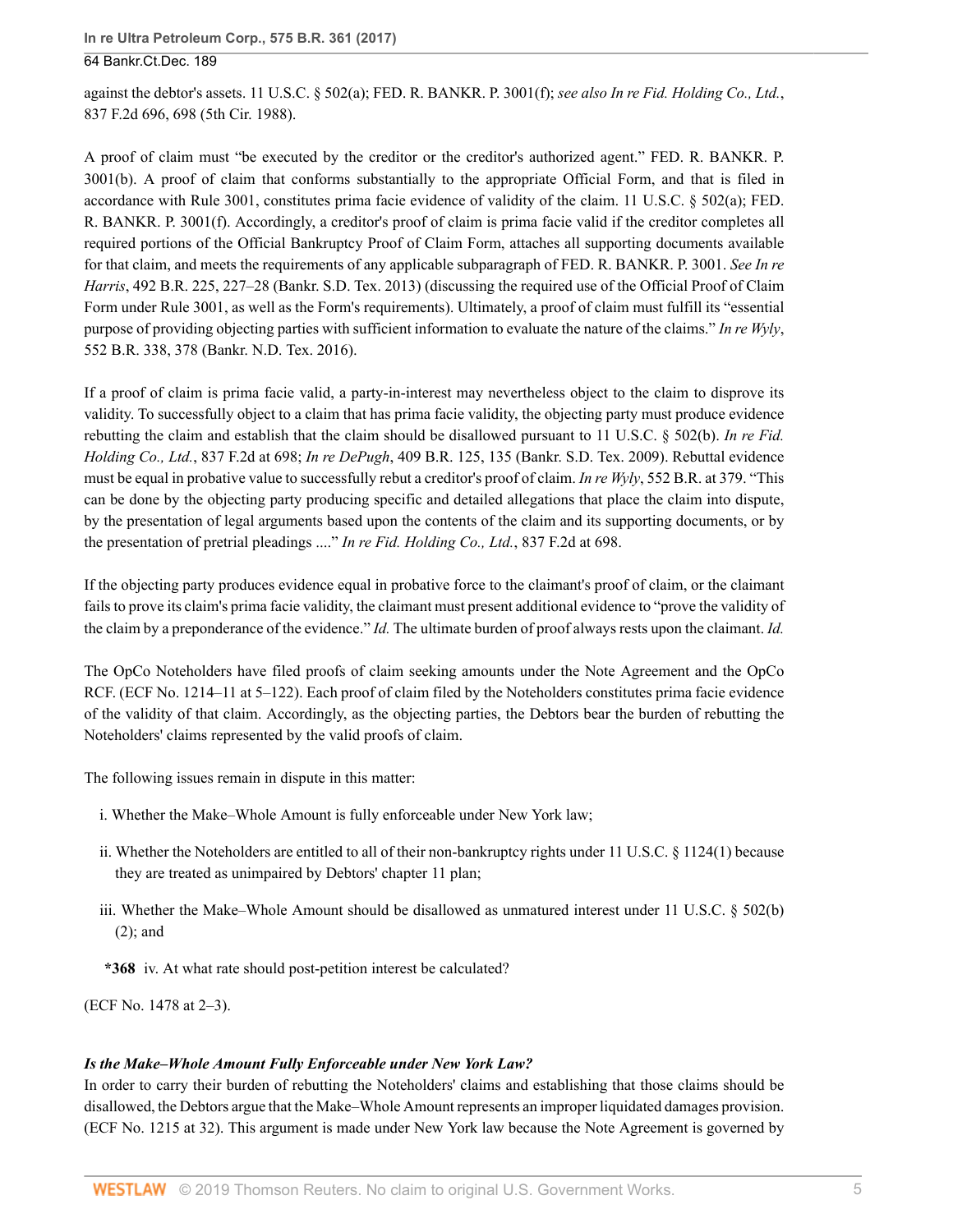New York law. (ECF No. 1215–1 at 47). In general, if a claim is not allowed under applicable non-bankruptcy law, it is not allowed as a claim against the estate. [11 U.S.C. § 502\(b\)\(1\).](http://www.westlaw.com/Link/Document/FullText?findType=L&pubNum=1000546&cite=11USCAS502&originatingDoc=Id5002620a06411e7ae06bb6d796f727f&refType=SP&originationContext=document&vr=3.0&rs=cblt1.0&transitionType=DocumentItem&contextData=(sc.UserEnteredCitation)#co_pp_3fed000053a85) The Debtors argue that the Note Agreement does not provide a reasonable measure of probable actual loss because it is designed to double count any actual harm the Noteholders might suffer upon the automatic acceleration of the Notes. (ECF No. 1215 at 32). The Make– Whole Amount formula is intended to compensate the Noteholders for the difference between the rate stated in the now-accelerated Notes and a hypothetical reinvestment rate. (ECF No. 1215 at 12; ECF No. 1393 at 40). The Debtors claim that the Make–Whole formula actually overcompensates the Noteholders because they will be able to reinvest their principal at higher rates than that reflected in the formula. (ECF No. 1215 at 33).

Because of the alleged overcompensation, the Debtors argue that the Make–Whole Amount is grossly disproportionate to the Noteholders' probable loss at the time that they entered the Note Agreement and is therefore invalid under New York law. *[Quadrant Structured Prod. Co. v. Vertin](http://www.westlaw.com/Link/Document/FullText?findType=Y&serNum=2033552740&pubNum=0007902&originatingDoc=Id5002620a06411e7ae06bb6d796f727f&refType=RP&fi=co_pp_sp_7902_1172&originationContext=document&vr=3.0&rs=cblt1.0&transitionType=DocumentItem&contextData=(sc.UserEnteredCitation)#co_pp_sp_7902_1172)*, 23 N.Y.3d 549, 992 N.Y.S.2d 687, 16 [N.E.3d 1165, 1172 \(2014\)](http://www.westlaw.com/Link/Document/FullText?findType=Y&serNum=2033552740&pubNum=0007902&originatingDoc=Id5002620a06411e7ae06bb6d796f727f&refType=RP&fi=co_pp_sp_7902_1172&originationContext=document&vr=3.0&rs=cblt1.0&transitionType=DocumentItem&contextData=(sc.UserEnteredCitation)#co_pp_sp_7902_1172).

Typically, New York contract law requires courts to enforce unambiguous contract terms. This principle rings particularly true where the contract was negotiated by sophisticated and represented parties in an arms-length and equal negotiation. *[AXA Inv. Managers UK Ltd. v. Endeavor Capital Mgmt. LLC](http://www.westlaw.com/Link/Document/FullText?findType=Y&serNum=2028515730&pubNum=0004637&originatingDoc=Id5002620a06411e7ae06bb6d796f727f&refType=RP&fi=co_pp_sp_4637_388&originationContext=document&vr=3.0&rs=cblt1.0&transitionType=DocumentItem&contextData=(sc.UserEnteredCitation)#co_pp_sp_4637_388)*, 890 F.Supp.2d 373, 388 [\(S.D.N.Y. 2012\)](http://www.westlaw.com/Link/Document/FullText?findType=Y&serNum=2028515730&pubNum=0004637&originatingDoc=Id5002620a06411e7ae06bb6d796f727f&refType=RP&fi=co_pp_sp_4637_388&originationContext=document&vr=3.0&rs=cblt1.0&transitionType=DocumentItem&contextData=(sc.UserEnteredCitation)#co_pp_sp_4637_388). A narrow exception to this rule of contract interpretation applies where a court is asked to enforce a liquidated damages provision that is proven to be a penalty and thus unenforceable by the party opposing it. *JMD Holding Corp. v. Cong. Fin. Corp.*[, 4 N.Y.3d 373, 380, 795 N.Y.S.2d 502, 828 N.E.2d 604 \(2005\)](http://www.westlaw.com/Link/Document/FullText?findType=Y&serNum=2006403464&pubNum=0000578&originatingDoc=Id5002620a06411e7ae06bb6d796f727f&refType=RP&originationContext=document&vr=3.0&rs=cblt1.0&transitionType=DocumentItem&contextData=(sc.UserEnteredCitation)).

A liquidated damages provision is a "contractual provision that determines in advance the measure of damages if a party breaches the agreement." *Liquidated–Damages Clause*, BLACK'S LAW DICTIONARY (10th ed. 2014). Contractual make-whole provisions and other, similar provisions are typically considered liquidated damages provisions. *See, e.g.*, *[In re United Merchants & Mfrs., Inc.](http://www.westlaw.com/Link/Document/FullText?findType=Y&serNum=1982111054&pubNum=0000350&originatingDoc=Id5002620a06411e7ae06bb6d796f727f&refType=RP&originationContext=document&vr=3.0&rs=cblt1.0&transitionType=DocumentItem&contextData=(sc.UserEnteredCitation))*, 674 F.2d 134 (2d Cir. 1982) (recognizing a "prepayment charge" as a liquidated damages provision); *JMD Holding Corp.*[, 4 N.Y.3d at 380, 795 N.Y.S.2d 502, 828](http://www.westlaw.com/Link/Document/FullText?findType=Y&serNum=2006403464&pubNum=0000578&originatingDoc=Id5002620a06411e7ae06bb6d796f727f&refType=RP&originationContext=document&vr=3.0&rs=cblt1.0&transitionType=DocumentItem&contextData=(sc.UserEnteredCitation)) [N.E.2d 604](http://www.westlaw.com/Link/Document/FullText?findType=Y&serNum=2006403464&pubNum=0000578&originatingDoc=Id5002620a06411e7ae06bb6d796f727f&refType=RP&originationContext=document&vr=3.0&rs=cblt1.0&transitionType=DocumentItem&contextData=(sc.UserEnteredCitation)) (equating an early termination fee to a liquidated damages provision). The Note Agreement explicitly lists the Noteholders' remedies that automatically arise upon the occurrence of an Event of Default, including the acceleration of the Make–Whole Amount. (ECF No. 1215–1 at 38–39). Based upon the existence of such provisions in the Note Agreement, as well as the weight of New York case law considering make-whole provisions to be liquidated damages provisions, the Make–Whole Amount constitutes a liquidated damages provision.

A liquidated damages provision is enforceable under New York law "if the **\*369** amount liquidated bears a reasonable proportion to the probable loss and the amount of actual loss is incapable or difficult of precise estimation. If, however, the amount fixed is plainly or grossly disproportionate to the probable loss, the provision calls for a penalty and will not be enforced." *JMD Holding Corp.*[, 4 N.Y.3d at 380, 795 N.Y.S.2d 502, 828 N.E.2d](http://www.westlaw.com/Link/Document/FullText?findType=Y&serNum=2006403464&pubNum=0000578&originatingDoc=Id5002620a06411e7ae06bb6d796f727f&refType=RP&originationContext=document&vr=3.0&rs=cblt1.0&transitionType=DocumentItem&contextData=(sc.UserEnteredCitation)) [604](http://www.westlaw.com/Link/Document/FullText?findType=Y&serNum=2006403464&pubNum=0000578&originatingDoc=Id5002620a06411e7ae06bb6d796f727f&refType=RP&originationContext=document&vr=3.0&rs=cblt1.0&transitionType=DocumentItem&contextData=(sc.UserEnteredCitation)). "The soundness of such a clause is tested in light of the circumstances existing as of the time that the agreement is entered into rather than at the time that the damages are incurred or become payable." *[Walter E. Heller & Co.](http://www.westlaw.com/Link/Document/FullText?findType=Y&serNum=1972109812&pubNum=0000350&originatingDoc=Id5002620a06411e7ae06bb6d796f727f&refType=RP&fi=co_pp_sp_350_898&originationContext=document&vr=3.0&rs=cblt1.0&transitionType=DocumentItem&contextData=(sc.UserEnteredCitation)#co_pp_sp_350_898) v. Am. Flyers Airline Corp.*[, 459 F.2d 896, 898 \(2d Cir. 1972\)](http://www.westlaw.com/Link/Document/FullText?findType=Y&serNum=1972109812&pubNum=0000350&originatingDoc=Id5002620a06411e7ae06bb6d796f727f&refType=RP&fi=co_pp_sp_350_898&originationContext=document&vr=3.0&rs=cblt1.0&transitionType=DocumentItem&contextData=(sc.UserEnteredCitation)#co_pp_sp_350_898).

Whether damages in a particular case constitute enforceable liquidated damages is a question of law with the burden of proof on the party seeking to avoid paying the liquidated damages. *[JMD Holding Corp.](http://www.westlaw.com/Link/Document/FullText?findType=Y&serNum=2006403464&pubNum=0000578&originatingDoc=Id5002620a06411e7ae06bb6d796f727f&refType=RP&originationContext=document&vr=3.0&rs=cblt1.0&transitionType=DocumentItem&contextData=(sc.UserEnteredCitation))*, 4 N.Y.3d at 379– [80, 795 N.Y.S.2d 502, 828 N.E.2d 604.](http://www.westlaw.com/Link/Document/FullText?findType=Y&serNum=2006403464&pubNum=0000578&originatingDoc=Id5002620a06411e7ae06bb6d796f727f&refType=RP&originationContext=document&vr=3.0&rs=cblt1.0&transitionType=DocumentItem&contextData=(sc.UserEnteredCitation)) In order to meet this burden, the burdened party must demonstrate either that "damages flowing from a prospective early termination were readily ascertainable at the time" the parties entered into the liquidated damages provision, or that the provision is conspicuously disproportionate to those foreseeable damages. *Id.* [at 380, 795 N.Y.S.2d 502, 828 N.E.2d 604](http://www.westlaw.com/Link/Document/FullText?findType=Y&serNum=2006403464&pubNum=0000578&originatingDoc=Id5002620a06411e7ae06bb6d796f727f&refType=RP&originationContext=document&vr=3.0&rs=cblt1.0&transitionType=DocumentItem&contextData=(sc.UserEnteredCitation)). "Absent some element of fraud, exploitive overreaching or unconscionable conduct ... to exploit a technical breach, there is no warrant, either in law or equity, for a court to refuse enforcement of the agreement of the parties." *[Fifty States Mgmt. Corp. v. Pioneer Auto](http://www.westlaw.com/Link/Document/FullText?findType=Y&serNum=1979118097&pubNum=0000578&originatingDoc=Id5002620a06411e7ae06bb6d796f727f&refType=RP&originationContext=document&vr=3.0&rs=cblt1.0&transitionType=DocumentItem&contextData=(sc.UserEnteredCitation)) Parks, Inc.*[, 46 N.Y.2d 573, 577, 415 N.Y.S.2d 800, 389 N.E.2d 113 \(1979\).](http://www.westlaw.com/Link/Document/FullText?findType=Y&serNum=1979118097&pubNum=0000578&originatingDoc=Id5002620a06411e7ae06bb6d796f727f&refType=RP&originationContext=document&vr=3.0&rs=cblt1.0&transitionType=DocumentItem&contextData=(sc.UserEnteredCitation)) Nonetheless, "where there is doubt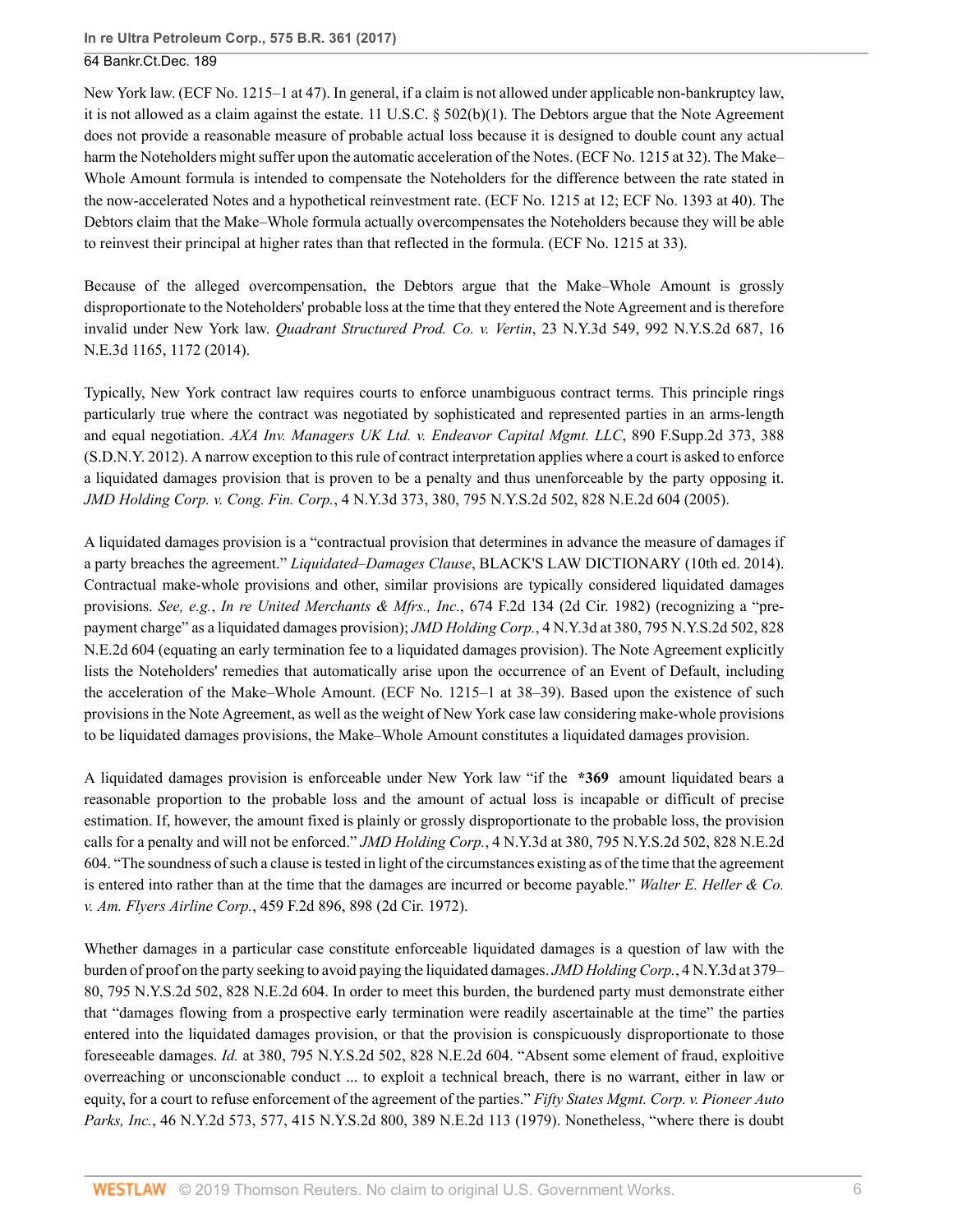as to whether a provision constitutes an unenforceable penalty or a proper liquidated damage clause, it should be resolved in favor of a construction which holds the provision to be a penalty." *Willner v. Willner*[, 145 A.D.2d 236,](http://www.westlaw.com/Link/Document/FullText?findType=Y&serNum=1989040310&pubNum=0000602&originatingDoc=Id5002620a06411e7ae06bb6d796f727f&refType=RP&originationContext=document&vr=3.0&rs=cblt1.0&transitionType=DocumentItem&contextData=(sc.UserEnteredCitation)) [240–41, 538 N.Y.S.2d 599 \(1989\)](http://www.westlaw.com/Link/Document/FullText?findType=Y&serNum=1989040310&pubNum=0000602&originatingDoc=Id5002620a06411e7ae06bb6d796f727f&refType=RP&originationContext=document&vr=3.0&rs=cblt1.0&transitionType=DocumentItem&contextData=(sc.UserEnteredCitation)).

Debtors fail to rebut the Noteholders' claim for the Make–Whole Amount because they fail to prove that the damages resulting from prepayment were readily ascertainable at the time the parties entered into the Note Agreement or that they were conspicuously disproportionate to foreseeable damage amounts. Debtors put forward no evidence or argument claiming that the prepayment damages were easily calculable as of the time the Note Agreement was finalized. As set forth below, the difficulty in forecasting damages in this case is consistent with the difficulty seen in other cases when quantifying damages under long-term debt instruments and contrasts sharply with cases in which damages could easily have been calculated at the time an agreement was created. *See [In re](http://www.westlaw.com/Link/Document/FullText?findType=Y&serNum=1982111054&pubNum=0000350&originatingDoc=Id5002620a06411e7ae06bb6d796f727f&refType=RP&fi=co_pp_sp_350_143&originationContext=document&vr=3.0&rs=cblt1.0&transitionType=DocumentItem&contextData=(sc.UserEnteredCitation)#co_pp_sp_350_143) [United Merchants & Mfrs., Inc.](http://www.westlaw.com/Link/Document/FullText?findType=Y&serNum=1982111054&pubNum=0000350&originatingDoc=Id5002620a06411e7ae06bb6d796f727f&refType=RP&fi=co_pp_sp_350_143&originationContext=document&vr=3.0&rs=cblt1.0&transitionType=DocumentItem&contextData=(sc.UserEnteredCitation)#co_pp_sp_350_143)*, 674 F.2d at 143 ("[I]t is apparent that the potential damages from breach of the loan agreements in this case were difficult to determine."); *[In re Vanderveer Estates Holdings, Inc.](http://www.westlaw.com/Link/Document/FullText?findType=Y&serNum=2002570453&pubNum=0000164&originatingDoc=Id5002620a06411e7ae06bb6d796f727f&refType=RP&fi=co_pp_sp_164_130&originationContext=document&vr=3.0&rs=cblt1.0&transitionType=DocumentItem&contextData=(sc.UserEnteredCitation)#co_pp_sp_164_130)*, 283 B.R. [122, 130 \(Bankr. E.D.N.Y. 2002\)](http://www.westlaw.com/Link/Document/FullText?findType=Y&serNum=2002570453&pubNum=0000164&originatingDoc=Id5002620a06411e7ae06bb6d796f727f&refType=RP&fi=co_pp_sp_164_130&originationContext=document&vr=3.0&rs=cblt1.0&transitionType=DocumentItem&contextData=(sc.UserEnteredCitation)#co_pp_sp_164_130) ("Potential losses from prepayment of a large fixed-rate, long-term mortgage are 'not subject to easy calculation.' "). *But see Evangelista v. Ward*[, 308 A.D.2d 504, 505, 764 N.Y.S.2d 705 \(2003\)](http://www.westlaw.com/Link/Document/FullText?findType=Y&serNum=2003646007&pubNum=0000602&originatingDoc=Id5002620a06411e7ae06bb6d796f727f&refType=RP&originationContext=document&vr=3.0&rs=cblt1.0&transitionType=DocumentItem&contextData=(sc.UserEnteredCitation)) (finding plaintiff's actual loss susceptible to calculation).

At the point of prepayment (whether as a result of acceleration or otherwise), a lender would lose all future interest under its notes. The loss of that future interest would ordinarily be offset by the reinvestment of the prepaid proceeds in an alternative investment. However, the measurement difficulty comes from determining the selection of an alternative investment. If the perceived risk at issuance of the debt was low, may the lender quantify its **\*370** reinvestment alternatives by looking at alternatives that have low risk? What if the lender invested in an industry for diversification purposes and offered a lower rate as a result? Would the reinvestment rate, at a low risk, necessarily be in the same industry? How do you measure perceived risks at the date of issuance and the date of prepayment? Other factors are more precise. Market fluctuations in interest rates are easily quantifiable. Nevertheless, changes in the yield curve are constant. *See generally* Tao Wu, *What Makes the Yield Curve Move?*, FRBSF ECON. LETTER (Fed. Reserve Bank of S.F.), June 6, 2003. How does one calculate a reinvestment rate with a fluctuating yield curve? Additionally, yield curves change based on the general risks of the loans. *Id.* What yield curve would be examined? The parties agreed on a simple measurement. The reinvestment rate was set at 0.5% in excess of the yield reported two business days before the Settlement Date "for the most recently issued actively traded on-the-run U.S. Treasury securities having a maturity" equal to the remaining tenor of the relevant OpCo Note as of the date it was accelerated. (ECF No. 1215–1 at 27).

The Debtors also fail to rebut the Noteholders' claim for the Make–Whole Amount by unsuccessfully proving that the Make–Whole Amount is conspicuously disproportionate to the foreseeable losses at the time the parties entered into the Note Agreement. To prove that the Make–Whole Amount is conspicuously disproportionate by attempting to collect both liquidated and actual damages, the Debtors attempt to compare it to the liquidated damages provision invalidated in *Agerbrink v. Model Serv. LLC*[, 196 F.Supp.3d 412 \(S.D.N.Y. 2016\).](http://www.westlaw.com/Link/Document/FullText?findType=Y&serNum=2039433435&pubNum=0007903&originatingDoc=Id5002620a06411e7ae06bb6d796f727f&refType=RP&originationContext=document&vr=3.0&rs=cblt1.0&transitionType=DocumentItem&contextData=(sc.UserEnteredCitation)) The liquidated damages provision in *[Agerbrink](http://www.westlaw.com/Link/Document/FullText?findType=Y&serNum=2039433435&pubNum=0007903&originatingDoc=Id5002620a06411e7ae06bb6d796f727f&refType=RP&originationContext=document&vr=3.0&rs=cblt1.0&transitionType=DocumentItem&contextData=(sc.UserEnteredCitation))* guaranteed defendants a " 'minimum recovery' regardless of actual damages, while preserving their right to pursue actual damages if they so desire ...." *Id.* [at 418.](http://www.westlaw.com/Link/Document/FullText?findType=Y&serNum=2039433435&pubNum=0007903&originatingDoc=Id5002620a06411e7ae06bb6d796f727f&refType=RP&fi=co_pp_sp_7903_418&originationContext=document&vr=3.0&rs=cblt1.0&transitionType=DocumentItem&contextData=(sc.UserEnteredCitation)#co_pp_sp_7903_418) Because of such a double recovery for the same wage-related injury, the district court determined that this provision constituted an unfair penalty and resulted in unjust enrichment of the defendants. *Id.* [at 418–19](http://www.westlaw.com/Link/Document/FullText?findType=Y&serNum=2039433435&pubNum=0007903&originatingDoc=Id5002620a06411e7ae06bb6d796f727f&refType=RP&fi=co_pp_sp_7903_418&originationContext=document&vr=3.0&rs=cblt1.0&transitionType=DocumentItem&contextData=(sc.UserEnteredCitation)#co_pp_sp_7903_418).

Unlike the liquidated damages provision in *[Agerbrink](http://www.westlaw.com/Link/Document/FullText?findType=Y&serNum=2039433435&pubNum=0007903&originatingDoc=Id5002620a06411e7ae06bb6d796f727f&refType=RP&originationContext=document&vr=3.0&rs=cblt1.0&transitionType=DocumentItem&contextData=(sc.UserEnteredCitation))*, the Make–Whole Amount does not lead to a double recovery of actual and liquidated damages for the same injury. The Make–Whole Amount liquidates the Noteholders' damages stemming from the early termination of their investment in OpCo. (ECF No. 1215–1 at 27, 38). In other words, the Make–Whole Amount is an agreed measure of damages between the parties. The calculation of the Make–Whole Amount is performed as of the date of acceleration. Although the Make–Whole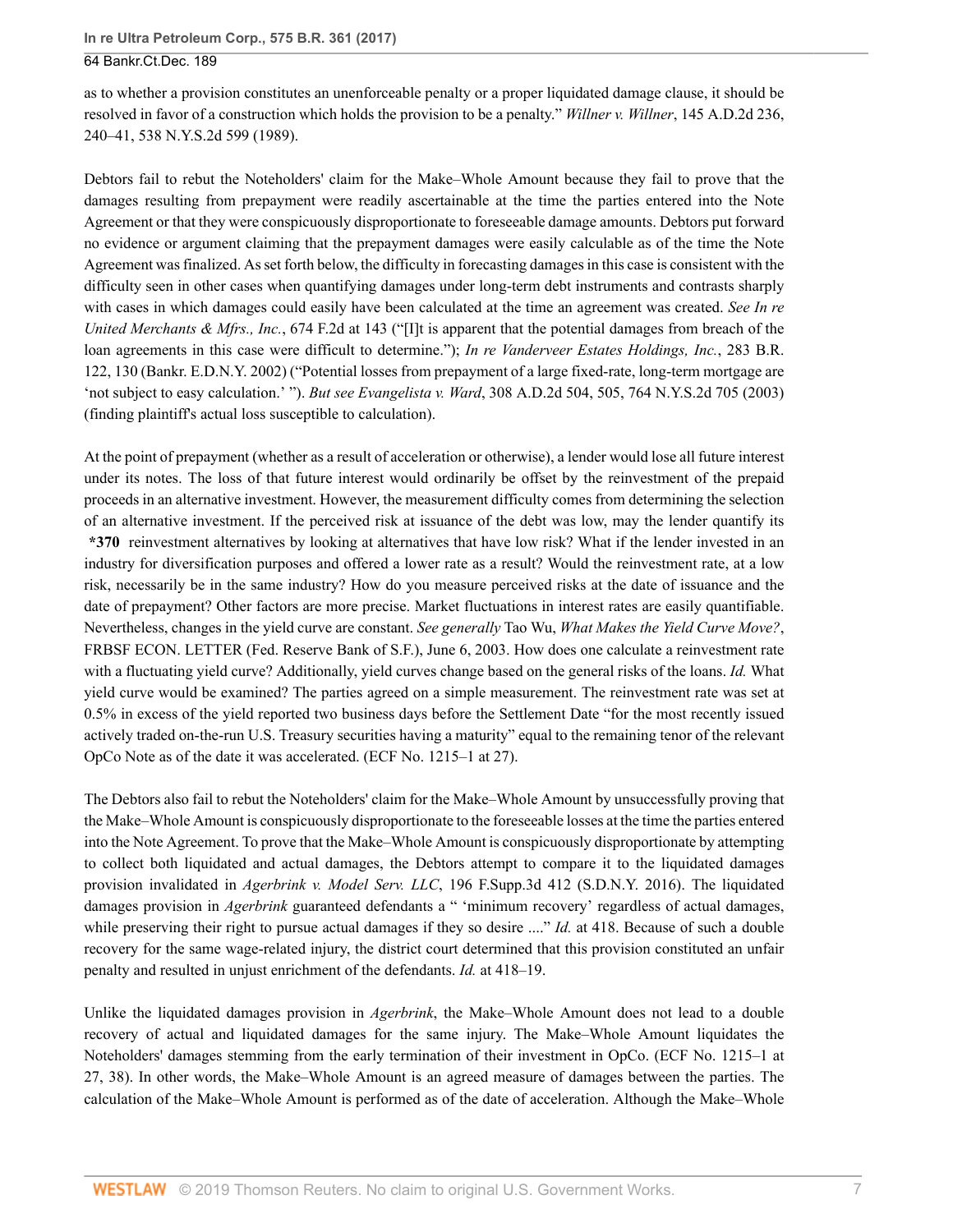**In re Ultra Petroleum Corp., 575 B.R. 361 (2017)**

## 64 Bankr.Ct.Dec. 189

Amount references future payments that would have been due on the Notes, it also references future hypothetical reinvestment rates. It then liquidates the differences in returns as of the acceleration date.

The Debtors argue that the default interest rate double counts the amounts captured through the Make–Whole Amount. This argument fails. Had the Debtors paid the principal, the interest, and the Make–Whole Amount on the date of acceleration, there would have been no default interest due. The post-petition default interest that the Noteholders seek would compensate the Noteholders for the Debtors' failure to pay the principal, unpaid interest, and Make–Whole Amount *as they came due at the time of acceleration*. (ECF No. 1215–1 at 37). Such interest comports with the fact that the Notes directed that any overdue payment of the Make–Whole Amount would include interest accrued at the Note Agreement's default rate. (ECF No. 1215–1 at 38). Accordingly, these two forms of damages do not represent a double recovery **\*371** of actual and liquidated damages for the same injury to the Noteholders.

An illustration is in order. This illustration reflects that the Make–Whole Amount captured only excess interest due under the Notes in a hypothetical reinvestment. The default rate only applies to the non-payment of the excess interest and not to the non-payment of the hypothetical reinvested amount. Assume the following:

- A \$1,000,000,000 loan at a 5% interest rate, with 12 equal monthly installments of \$85,607,482;
- A reinvestment rate of .5% over the treasury rate;
- A treasury rate for securities with a comparable maturity of 1.5%;
- A prepayment after month 6.

The original amortization of the hypothetical loan is represented in this table:

| Month | <b>Beginning Principal</b> | Interest    | Payment         | <b>Ending Principal</b> |
|-------|----------------------------|-------------|-----------------|-------------------------|
|       |                            |             |                 |                         |
| 1     | \$1,000,000,000            | \$4,166,667 | (\$85,607,482)  | \$918,559,185           |
| 2     | \$918,559,185              | \$3,827,330 | (S85, 607, 482) | \$836,779,033           |
| 3     | \$836,779,033              | \$3,486,579 | (S85, 607, 482) | \$754,658,131           |
| 4     | \$754,658,131              | \$3,144,409 | (\$85,607,482)  | \$672,195,058           |
| 5     | \$672,195,058              | \$2,800,813 | (S85, 607, 482) | \$589,388,389           |
| 6     | \$589,388,389              | \$2,455,785 | (\$85,607,482)  | \$506,236,692           |
| 7     | \$506,236,692              | \$2,109,320 | (S85, 607, 482) | \$422,738,530           |
| 8     | \$422,738,530              | \$1,761,411 | (S85, 607, 482) | \$338,892,458           |
| 9     | \$338,892,458              | \$1,412,052 | (S85, 607, 482) | \$254,697,028           |
| 10    | \$254,697,028              | \$1,061,238 | (S85, 607, 482) | \$170,150,784           |
| 11    | \$170,150,784              | \$708,962   | (S85, 607, 482) | \$85,252,264            |
| 12    | \$85,252,264               | \$355,218   | (S85, 607, 482) | $($ \$0)                |

As shown above, the principal balance would have been \$506,236,692 at the end of 6 months. If the prepayment occurs at that time, and the \$506,236,692 is hypothetically reinvested for the remaining 6 months at 2% (i.e., 0.5% above the 1.5% hypothetical reinvestment rate), the lender would receive monthly payments of only \$84,865,640: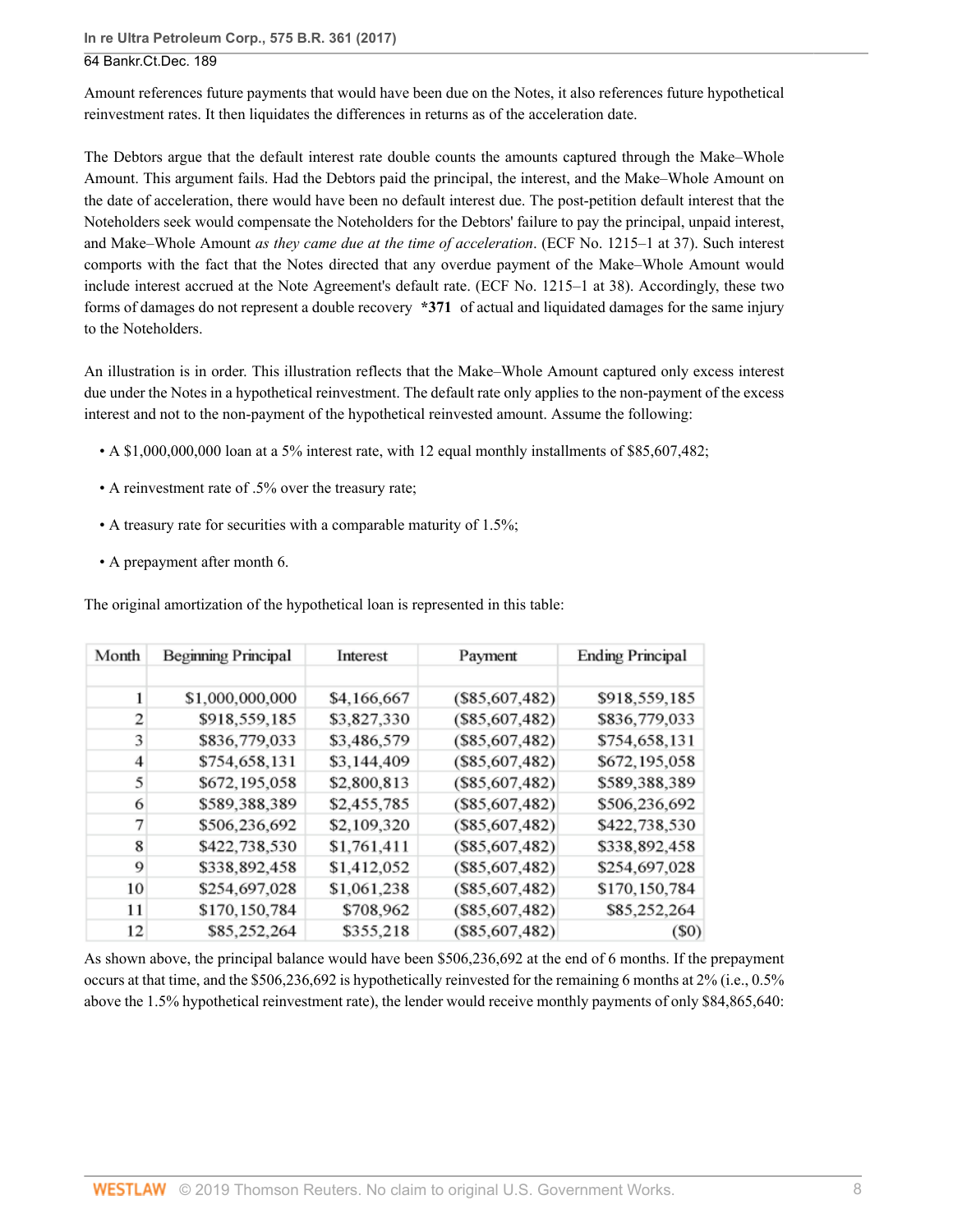| Month | <b>Beginning Principal</b> | Interest  | Payment         | <b>Ending Principal</b> |
|-------|----------------------------|-----------|-----------------|-------------------------|
|       |                            |           |                 |                         |
|       | \$506,236,692              | \$843,728 | (S84, 865, 640) | \$422,214,780           |
| 2     | \$422,214,780              | \$703,691 | (S84, 865, 640) | \$338,052,832           |
| 3     | \$338,052,832              | \$563,421 | (S84, 865, 640) | \$253,750,614           |
| 4     | \$253,750,614              | \$422,918 | (S84, 865, 640) | \$169,307,892           |
| 5     | \$169,307,892              | \$282,180 | (S84, 865, 640) | \$84,724,432            |
| 6     | \$84,724,432               | \$141,207 | (S84, 865, 640) | \$0                     |

Because the hypothetical reinvestment rate is lower, the monthly payment is reduced from \$85,607,482 to \$84,865,640. This is a shortfall of \$741,842 per month. The present value of the \$741,842, discounted at a 2% annual rate, is \$4,425,204.

However, the *actual* missed interest payments would have been \$7,408,199. Because the formula recognizes the hypothetical receipt of \$2,957,145 of interest over the 6 months, it does not double count interest. The proof is in the calculation. The difference between \$7,408,199 and **\*372** \$4,425,204 is \$4,451,054. Because that \$4,451,054 is hypothetically received over 6 months, its present value is slightly less and results in a Make–Whole Amount of \$4,425,204 (a difference of \$25,850).

Although this example is for only 6 months, it is intended to provide a straightforward explanation of how the math is performed. Once that understanding is achieved, it is apparent that there is no double counting.

The Make–Whole Amount in this case is enormous. However, the mere size of the Make–Whole Amount fails to prove that the Make–Whole Amount is conspicuously disproportionate to the foreseeable losses at the time the parties entered into the Note Agreement. As stated above, courts applying New York law analyze liquidated damages provisions at the time that the underlying agreement was executed. *[JMD Holding Corp. v. Cong. Fin.](http://www.westlaw.com/Link/Document/FullText?findType=Y&serNum=2006403464&pubNum=0000578&originatingDoc=Id5002620a06411e7ae06bb6d796f727f&refType=RP&originationContext=document&vr=3.0&rs=cblt1.0&transitionType=DocumentItem&contextData=(sc.UserEnteredCitation)) Corp.*[, 4 N.Y.3d 373, 380, 795 N.Y.S.2d 502, 828 N.E.2d 604 \(2005\).](http://www.westlaw.com/Link/Document/FullText?findType=Y&serNum=2006403464&pubNum=0000578&originatingDoc=Id5002620a06411e7ae06bb6d796f727f&refType=RP&originationContext=document&vr=3.0&rs=cblt1.0&transitionType=DocumentItem&contextData=(sc.UserEnteredCitation)) "It thus makes no difference whether the actual damages are ultimately higher or lower than the sum stated in the clause." *[Walter E. Heller & Co. v. Am.](http://www.westlaw.com/Link/Document/FullText?findType=Y&serNum=1972109812&pubNum=0000350&originatingDoc=Id5002620a06411e7ae06bb6d796f727f&refType=RP&fi=co_pp_sp_350_899&originationContext=document&vr=3.0&rs=cblt1.0&transitionType=DocumentItem&contextData=(sc.UserEnteredCitation)#co_pp_sp_350_899) Flyers Airline Corp.*[, 459 F.2d 896, 899 \(2d Cir. 1972\).](http://www.westlaw.com/Link/Document/FullText?findType=Y&serNum=1972109812&pubNum=0000350&originatingDoc=Id5002620a06411e7ae06bb6d796f727f&refType=RP&fi=co_pp_sp_350_899&originationContext=document&vr=3.0&rs=cblt1.0&transitionType=DocumentItem&contextData=(sc.UserEnteredCitation)#co_pp_sp_350_899) Because the Make–Whole Amount does not lead to a double recovery of actual and liquidated damages for the same injury, there is no reason for the Court to conclude that this provision is in any way disproportionate or invalid only because it is higher than potentially contemplated at the time the parties entered into the Note Agreement.

Accordingly, the Debtors failed to prove that either the Make–Whole Amount or the default interest amounts are unenforceable liquidation damages provisions under New York law.

## *Are the Noteholders entitled to all of their non-bankruptcy rights under [11 U.S.C. § 1124\(1\)](http://www.westlaw.com/Link/Document/FullText?findType=L&pubNum=1000546&cite=11USCAS1124&originatingDoc=Id5002620a06411e7ae06bb6d796f727f&refType=SP&originationContext=document&vr=3.0&rs=cblt1.0&transitionType=DocumentItem&contextData=(sc.UserEnteredCitation)#co_pp_f1c50000821b0) because they are treated as unimpaired?*

The Debtors argue that "impairment" should be applied only to the Noteholders' "allowed" claims under the Bankruptcy Code, not to their state law claims. (ECF No. 1215 at 21). In this instance, Debtors argue [11 U.S.C.](http://www.westlaw.com/Link/Document/FullText?findType=L&pubNum=1000546&cite=11USCAS502&originatingDoc=Id5002620a06411e7ae06bb6d796f727f&refType=SP&originationContext=document&vr=3.0&rs=cblt1.0&transitionType=DocumentItem&contextData=(sc.UserEnteredCitation)#co_pp_c0ae00006c482) [§ 502\(b\)\(2\)](http://www.westlaw.com/Link/Document/FullText?findType=L&pubNum=1000546&cite=11USCAS502&originatingDoc=Id5002620a06411e7ae06bb6d796f727f&refType=SP&originationContext=document&vr=3.0&rs=cblt1.0&transitionType=DocumentItem&contextData=(sc.UserEnteredCitation)#co_pp_c0ae00006c482) precludes the allowance of the Make–Whole Amount because the Make–Whole Amount is merely a proxy for unmatured interest. (ECF No. 1215 at 21). In opposition, the Noteholders focus on the language of [11 U.S.C. § 1124](http://www.westlaw.com/Link/Document/FullText?findType=L&pubNum=1000546&cite=11USCAS1124&originatingDoc=Id5002620a06411e7ae06bb6d796f727f&refType=LQ&originationContext=document&vr=3.0&rs=cblt1.0&transitionType=DocumentItem&contextData=(sc.UserEnteredCitation)) to support the position that "unimpairment" under [§ 1124](http://www.westlaw.com/Link/Document/FullText?findType=L&pubNum=1000546&cite=11USCAS1124&originatingDoc=Id5002620a06411e7ae06bb6d796f727f&refType=LQ&originationContext=document&vr=3.0&rs=cblt1.0&transitionType=DocumentItem&contextData=(sc.UserEnteredCitation)) requires that the Noteholders receive all that they are entitled to receive under state law. (ECF No. 1390 at 29). The Noteholders also emphasize that Congress amended [§ 1124](http://www.westlaw.com/Link/Document/FullText?findType=L&pubNum=1000546&cite=11USCAS1124&originatingDoc=Id5002620a06411e7ae06bb6d796f727f&refType=LQ&originationContext=document&vr=3.0&rs=cblt1.0&transitionType=DocumentItem&contextData=(sc.UserEnteredCitation)) in 1994 to eliminate an "Allowed" claim standard barring full recovery of their state law rights in a chapter 11 solvent debtor case. (ECF No. 1390 at 35).

This matter was directly addressed by the Third Circuit in *[In re PPI Enterprises \(U.S.\), Inc.](http://www.westlaw.com/Link/Document/FullText?findType=Y&serNum=2003243978&pubNum=0000506&originatingDoc=Id5002620a06411e7ae06bb6d796f727f&refType=RP&originationContext=document&vr=3.0&rs=cblt1.0&transitionType=DocumentItem&contextData=(sc.UserEnteredCitation))*, 324 F.3d 197 (3d Cir. [2003\)](http://www.westlaw.com/Link/Document/FullText?findType=Y&serNum=2003243978&pubNum=0000506&originatingDoc=Id5002620a06411e7ae06bb6d796f727f&refType=RP&originationContext=document&vr=3.0&rs=cblt1.0&transitionType=DocumentItem&contextData=(sc.UserEnteredCitation)). *[PPI](http://www.westlaw.com/Link/Document/FullText?findType=Y&serNum=2003243978&pubNum=0000506&originatingDoc=Id5002620a06411e7ae06bb6d796f727f&refType=RP&originationContext=document&vr=3.0&rs=cblt1.0&transitionType=DocumentItem&contextData=(sc.UserEnteredCitation))* held that the [§ 502\(b\)\(6\)](http://www.westlaw.com/Link/Document/FullText?findType=L&pubNum=1000546&cite=11USCAS502&originatingDoc=Id5002620a06411e7ae06bb6d796f727f&refType=SP&originationContext=document&vr=3.0&rs=cblt1.0&transitionType=DocumentItem&contextData=(sc.UserEnteredCitation)#co_pp_61d20000b6d76) cap on a landlord's claim would be applied before determining whether the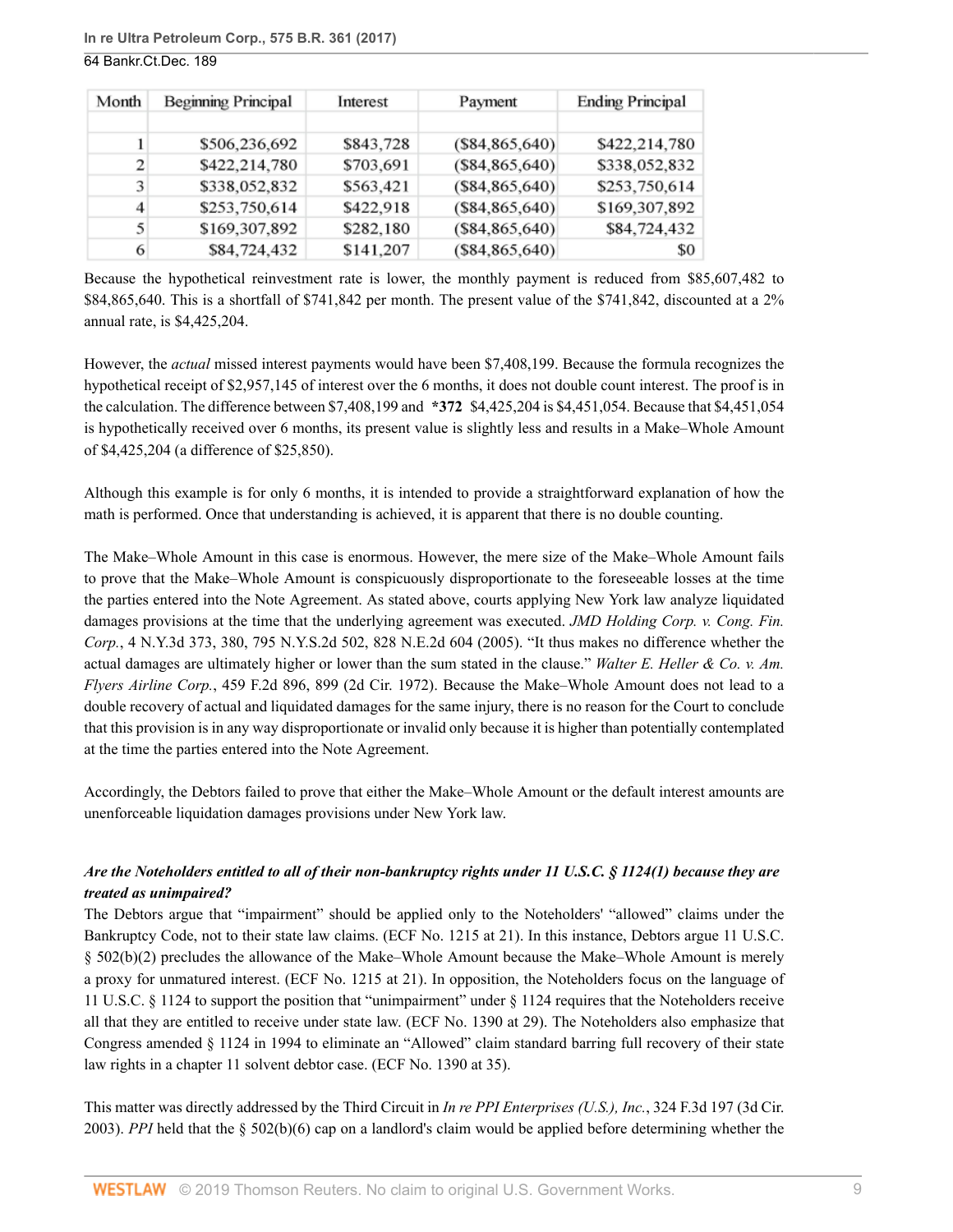claim was impaired. *Id.* [at 207](http://www.westlaw.com/Link/Document/FullText?findType=Y&serNum=2003243978&pubNum=0000506&originatingDoc=Id5002620a06411e7ae06bb6d796f727f&refType=RP&fi=co_pp_sp_506_207&originationContext=document&vr=3.0&rs=cblt1.0&transitionType=DocumentItem&contextData=(sc.UserEnteredCitation)#co_pp_sp_506_207). In that case, the plan proposed to pay the landlord's claim in full, but only at the substantially reduced amount set by  $\S$  502(b)(6). *Id.* [at 205.](http://www.westlaw.com/Link/Document/FullText?findType=Y&serNum=2003243978&pubNum=0000506&originatingDoc=Id5002620a06411e7ae06bb6d796f727f&refType=RP&fi=co_pp_sp_506_205&originationContext=document&vr=3.0&rs=cblt1.0&transitionType=DocumentItem&contextData=(sc.UserEnteredCitation)#co_pp_sp_506_205) The Third Circuit ultimately held that the creditor's loss of payment did not arise as a result of the plan—it arose because of [§ 502\(b\)\(6\)](http://www.westlaw.com/Link/Document/FullText?findType=L&pubNum=1000546&cite=11USCAS502&originatingDoc=Id5002620a06411e7ae06bb6d796f727f&refType=SP&originationContext=document&vr=3.0&rs=cblt1.0&transitionType=DocumentItem&contextData=(sc.UserEnteredCitation)#co_pp_61d20000b6d76). *Id.* [at 204](http://www.westlaw.com/Link/Document/FullText?findType=Y&serNum=2003243978&pubNum=0000506&originatingDoc=Id5002620a06411e7ae06bb6d796f727f&refType=RP&fi=co_pp_sp_506_204&originationContext=document&vr=3.0&rs=cblt1.0&transitionType=DocumentItem&contextData=(sc.UserEnteredCitation)#co_pp_sp_506_204).

This Court rejects the reasoning in *[PPI](http://www.westlaw.com/Link/Document/FullText?findType=Y&serNum=2003243978&pubNum=0000506&originatingDoc=Id5002620a06411e7ae06bb6d796f727f&refType=RP&originationContext=document&vr=3.0&rs=cblt1.0&transitionType=DocumentItem&contextData=(sc.UserEnteredCitation))*. The *[PPI](http://www.westlaw.com/Link/Document/FullText?findType=Y&serNum=2003243978&pubNum=0000506&originatingDoc=Id5002620a06411e7ae06bb6d796f727f&refType=RP&originationContext=document&vr=3.0&rs=cblt1.0&transitionType=DocumentItem&contextData=(sc.UserEnteredCitation))* opinion correctly holds that the disallowance of the lease rejection claim occurs as a result of [§ 502](http://www.westlaw.com/Link/Document/FullText?findType=L&pubNum=1000546&cite=11USCAS502&originatingDoc=Id5002620a06411e7ae06bb6d796f727f&refType=LQ&originationContext=document&vr=3.0&rs=cblt1.0&transitionType=DocumentItem&contextData=(sc.UserEnteredCitation)) rather than as a result of confirmation of the plan. However, the issue confronting the Debtors in this case is whether the Make–Whole **\*373** Amount will be enforceable following confirmation of the Debtors' plan. In a chapter 11 case, a discharge is granted under [11 U.S.C. § 1141\(d\).](http://www.westlaw.com/Link/Document/FullText?findType=L&pubNum=1000546&cite=11USCAS1141&originatingDoc=Id5002620a06411e7ae06bb6d796f727f&refType=SP&originationContext=document&vr=3.0&rs=cblt1.0&transitionType=DocumentItem&contextData=(sc.UserEnteredCitation)#co_pp_5ba1000067d06) Under [§ 1141\(d\),](http://www.westlaw.com/Link/Document/FullText?findType=L&pubNum=1000546&cite=11USCAS1141&originatingDoc=Id5002620a06411e7ae06bb6d796f727f&refType=SP&originationContext=document&vr=3.0&rs=cblt1.0&transitionType=DocumentItem&contextData=(sc.UserEnteredCitation)#co_pp_5ba1000067d06) the extent of the discharge is governed by the terms of the confirmed plan. [11 U.S.C. § 1141\(d\)\(1\)\(A\)](http://www.westlaw.com/Link/Document/FullText?findType=L&pubNum=1000546&cite=11USCAS1141&originatingDoc=Id5002620a06411e7ae06bb6d796f727f&refType=SP&originationContext=document&vr=3.0&rs=cblt1.0&transitionType=DocumentItem&contextData=(sc.UserEnteredCitation)#co_pp_a7830000870a0) ("Except as otherwise provided in this subsection, in the plan, or in the order confirming the plan, the confirmation of a plan ... discharges the debtor from any debt that arose before the date of such confirmation ...."). Because the *[PPI](http://www.westlaw.com/Link/Document/FullText?findType=Y&serNum=2003243978&pubNum=0000506&originatingDoc=Id5002620a06411e7ae06bb6d796f727f&refType=RP&originationContext=document&vr=3.0&rs=cblt1.0&transitionType=DocumentItem&contextData=(sc.UserEnteredCitation))* Court failed to analyze the fact that the issue is one of discharge rather than allowance, the Court rejects its conclusions. It is the plan that results in the discharge of the state-law based Make–Whole Amount—not  $\S 502(b)(2)$ .

Because the extent of a chapter 11 discharge is governed by the relevant plan, the issue of the Make–Whole Amount's post-confirmation enforcement in this case is governed by the Debtors' confirmed Plan. The Plan provides that the Noteholders' claims are not impaired and shall be paid whatever amount necessary to make them unimpaired. (ECF No. 1324 at 26). The Debtors' liability on the Make–Whole claims is thus not discharged under [§ 1141\(d\)](http://www.westlaw.com/Link/Document/FullText?findType=L&pubNum=1000546&cite=11USCAS1141&originatingDoc=Id5002620a06411e7ae06bb6d796f727f&refType=SP&originationContext=document&vr=3.0&rs=cblt1.0&transitionType=DocumentItem&contextData=(sc.UserEnteredCitation)#co_pp_5ba1000067d06) unless the Make–Whole claims are actually paid in their state law amount. Treating the Noteholders' claims in this way is far more consistent with the mandate of the Fifth Circuit, which has held that "even the smallest impairment nonetheless entitles a creditor to participate in voting." *[In re Vill. at Camp Bowie I, L.P.](http://www.westlaw.com/Link/Document/FullText?findType=Y&serNum=2025830262&pubNum=0000164&originatingDoc=Id5002620a06411e7ae06bb6d796f727f&refType=RP&fi=co_pp_sp_164_708&originationContext=document&vr=3.0&rs=cblt1.0&transitionType=DocumentItem&contextData=(sc.UserEnteredCitation)#co_pp_sp_164_708)*, 454 [B.R. 702,708 \(Bankr. N.D. Tex. 2011\),](http://www.westlaw.com/Link/Document/FullText?findType=Y&serNum=2025830262&pubNum=0000164&originatingDoc=Id5002620a06411e7ae06bb6d796f727f&refType=RP&fi=co_pp_sp_164_708&originationContext=document&vr=3.0&rs=cblt1.0&transitionType=DocumentItem&contextData=(sc.UserEnteredCitation)#co_pp_sp_164_708) *aff'd*, [710 F.3d 239 \(5th Cir. 2013\)](http://www.westlaw.com/Link/Document/FullText?findType=Y&serNum=2029946329&pubNum=0000506&originatingDoc=Id5002620a06411e7ae06bb6d796f727f&refType=RP&originationContext=document&vr=3.0&rs=cblt1.0&transitionType=DocumentItem&contextData=(sc.UserEnteredCitation)).

Regardless of the application of  $\S 502(b)(2)$ , the Court must determine the date on which acceleration occurred. The Court initially questioned whether, notwithstanding acceleration on account of an *ipso facto* clause, a claim may be unimpaired by the restoration of the creditors' rights pursuant to  $\S 1124(2)$ . However, the Debtors explicitly acknowledge that their chapter 11 plan treats the Noteholders' claims as unimpaired under [§ 1124\(1\)](http://www.westlaw.com/Link/Document/FullText?findType=L&pubNum=1000546&cite=11USCAS1124&originatingDoc=Id5002620a06411e7ae06bb6d796f727f&refType=SP&originationContext=document&vr=3.0&rs=cblt1.0&transitionType=DocumentItem&contextData=(sc.UserEnteredCitation)#co_pp_f1c50000821b0). (ECF No. 1566 at 21). Because [§ 1124\(1\)](http://www.westlaw.com/Link/Document/FullText?findType=L&pubNum=1000546&cite=11USCAS1124&originatingDoc=Id5002620a06411e7ae06bb6d796f727f&refType=SP&originationContext=document&vr=3.0&rs=cblt1.0&transitionType=DocumentItem&contextData=(sc.UserEnteredCitation)#co_pp_f1c50000821b0) applies in this case instead of [§ 1124\(2\)](http://www.westlaw.com/Link/Document/FullText?findType=L&pubNum=1000546&cite=11USCAS1124&originatingDoc=Id5002620a06411e7ae06bb6d796f727f&refType=SP&originationContext=document&vr=3.0&rs=cblt1.0&transitionType=DocumentItem&contextData=(sc.UserEnteredCitation)#co_pp_58730000872b1), the prohibition against an *ipso facto* default present in [§ 1124\(2\)](http://www.westlaw.com/Link/Document/FullText?findType=L&pubNum=1000546&cite=11USCAS1124&originatingDoc=Id5002620a06411e7ae06bb6d796f727f&refType=SP&originationContext=document&vr=3.0&rs=cblt1.0&transitionType=DocumentItem&contextData=(sc.UserEnteredCitation)#co_pp_58730000872b1) does not apply to the Make–Whole Amount. Debtors' obligation to pay the Noteholders the Make–Whole Amount thus arose on the Debtors' petition date, the applicable date of the Debtors' default under the Note Agreement. Consequently, interest payments on the outstanding balance of the Notes are calculated based upon the Debtors' petition date.

### *At what rate should post-petition interest be calculated?*

The issue remains as to what post-confirmation rate of interest must apply to the unpaid portion of the Noteholders' claims.

The Debtors argue that any interest on the Noteholders' claims should be assessed, at most, at the "legal rate," as stated in [11 U.S.C. § 726\(a\)\(5\)](http://www.westlaw.com/Link/Document/FullText?findType=L&pubNum=1000546&cite=11USCAS726&originatingDoc=Id5002620a06411e7ae06bb6d796f727f&refType=SP&originationContext=document&vr=3.0&rs=cblt1.0&transitionType=DocumentItem&contextData=(sc.UserEnteredCitation)#co_pp_488b0000d05e2). (ECF No. 1215 at 37). Based upon federal case law, the language of [§ 726](http://www.westlaw.com/Link/Document/FullText?findType=L&pubNum=1000546&cite=11USCAS726&originatingDoc=Id5002620a06411e7ae06bb6d796f727f&refType=LQ&originationContext=document&vr=3.0&rs=cblt1.0&transitionType=DocumentItem&contextData=(sc.UserEnteredCitation)), and legal policy, the Debtors claim that the term "legal rate" is defined as the federal judgment rate of interest. (ECF No. 1215 at 39–44). *See In re Gulfport Pilots Ass'n, Inc.*[, 434 B.R. 380, 392 \(Bankr. S.D. Miss. 2010\)](http://www.westlaw.com/Link/Document/FullText?findType=Y&serNum=2021749523&pubNum=0000164&originatingDoc=Id5002620a06411e7ae06bb6d796f727f&refType=RP&fi=co_pp_sp_164_392&originationContext=document&vr=3.0&rs=cblt1.0&transitionType=DocumentItem&contextData=(sc.UserEnteredCitation)#co_pp_sp_164_392) (applying the federal judgment rate to a post-petition interest claim); *In re Dow Corning Corp.*[, 237 B.R. 380, 401 \(Bankr.](http://www.westlaw.com/Link/Document/FullText?findType=Y&serNum=1999193361&pubNum=0000164&originatingDoc=Id5002620a06411e7ae06bb6d796f727f&refType=RP&fi=co_pp_sp_164_401&originationContext=document&vr=3.0&rs=cblt1.0&transitionType=DocumentItem&contextData=(sc.UserEnteredCitation)#co_pp_sp_164_401) [E.D. Mich. 1999\)](http://www.westlaw.com/Link/Document/FullText?findType=Y&serNum=1999193361&pubNum=0000164&originatingDoc=Id5002620a06411e7ae06bb6d796f727f&refType=RP&fi=co_pp_sp_164_401&originationContext=document&vr=3.0&rs=cblt1.0&transitionType=DocumentItem&contextData=(sc.UserEnteredCitation)#co_pp_sp_164_401) (" '[I]nterest at the legal rate' was, and is, commonly understood to mean a rate of interest fixed by statute, and not by contract."); *see also In re Cardelucci*[, 285 F.3d 1231, 1235 \(9th Cir. 2002\)](http://www.westlaw.com/Link/Document/FullText?findType=Y&serNum=2002239498&pubNum=0000506&originatingDoc=Id5002620a06411e7ae06bb6d796f727f&refType=RP&fi=co_pp_sp_506_1235&originationContext=document&vr=3.0&rs=cblt1.0&transitionType=DocumentItem&contextData=(sc.UserEnteredCitation)#co_pp_sp_506_1235) ("[U]sing the federal rate promotes uniformity within federal law."). Post-petition interest on unsecured claims is awarded, if at all, at the federal judgment rate because **\*374** [§ 502\(b\)\(2\)](http://www.westlaw.com/Link/Document/FullText?findType=L&pubNum=1000546&cite=11USCAS502&originatingDoc=Id5002620a06411e7ae06bb6d796f727f&refType=SP&originationContext=document&vr=3.0&rs=cblt1.0&transitionType=DocumentItem&contextData=(sc.UserEnteredCitation)#co_pp_c0ae00006c482) prohibits claims for such unmatured interest. (ECF No. 1215 at 37). *Matter of W. Texas Mktg. Corp.*[, 54 F.3d 1194, 1197 \(5th Cir. 1995\)](http://www.westlaw.com/Link/Document/FullText?findType=Y&serNum=1995120077&pubNum=0000506&originatingDoc=Id5002620a06411e7ae06bb6d796f727f&refType=RP&fi=co_pp_sp_506_1197&originationContext=document&vr=3.0&rs=cblt1.0&transitionType=DocumentItem&contextData=(sc.UserEnteredCitation)#co_pp_sp_506_1197) ("[I]nterest stops accruing at the date of the filing of the petition.").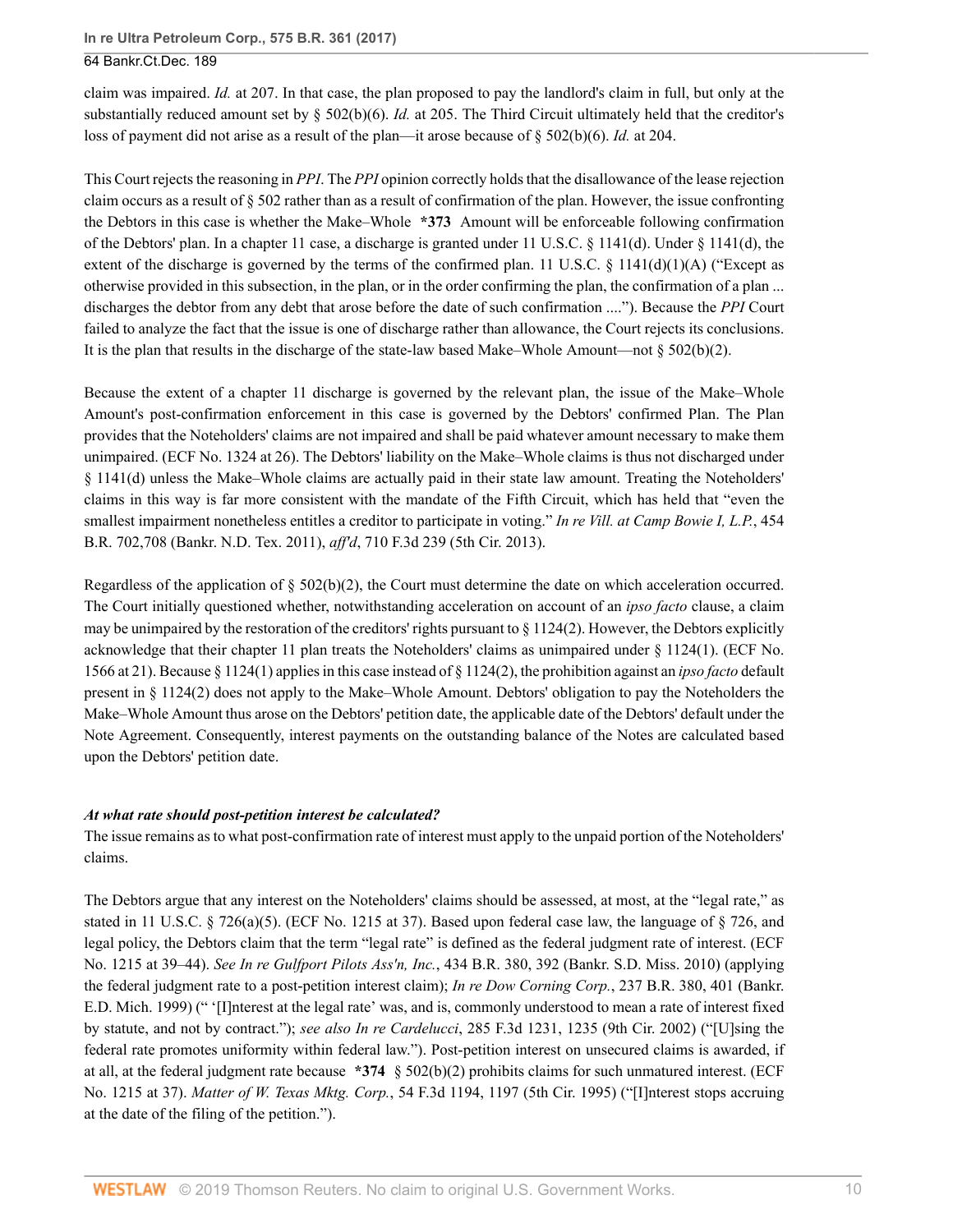Debtors recognize that unsecured creditors may receive post-petition interest on their claim if a debtor is solvent. (ECF No. 1215 at 37). *In re Cont'l Airlines Corp.*[, 110 B.R. 276, 277 \(Bankr. S.D. Tex. 1989\).](http://www.westlaw.com/Link/Document/FullText?findType=Y&serNum=1990034148&pubNum=0000164&originatingDoc=Id5002620a06411e7ae06bb6d796f727f&refType=RP&fi=co_pp_sp_164_277&originationContext=document&vr=3.0&rs=cblt1.0&transitionType=DocumentItem&contextData=(sc.UserEnteredCitation)#co_pp_sp_164_277) Nonetheless, pursuant to  $\S 726(a)(5)$ , the Debtors argue that such creditors receive interest at the legal or federal judgment rate. (ECF No. 1215 at 38). The Debtors cite to multiple cases—including Fifth Circuit precedent—and legal policy stating that the term "legal rate" in [§ 726](http://www.westlaw.com/Link/Document/FullText?findType=L&pubNum=1000546&cite=11USCAS726&originatingDoc=Id5002620a06411e7ae06bb6d796f727f&refType=LQ&originationContext=document&vr=3.0&rs=cblt1.0&transitionType=DocumentItem&contextData=(sc.UserEnteredCitation)) refers to the federal judgment rate of interest in [28 U.S.C. § 1961](http://www.westlaw.com/Link/Document/FullText?findType=L&pubNum=1000546&cite=28USCAS1961&originatingDoc=Id5002620a06411e7ae06bb6d796f727f&refType=LQ&originationContext=document&vr=3.0&rs=cblt1.0&transitionType=DocumentItem&contextData=(sc.UserEnteredCitation)). (ECF No. 1215 at 39–42). Additionally, the Debtors argue that state law does not govern the rate of post-petition interest on unsecured claims in a solvent debtor case because such practice relies on pre-Bankruptcy Code practice, which defies the plain language of  $\S 726(a)(5)$  and thus should not be followed. (ECF No. 1414 at 29). The Debtors finally assert that, pursuant to [11 U.S.C. § 1141\(d\),](http://www.westlaw.com/Link/Document/FullText?findType=L&pubNum=1000546&cite=11USCAS1141&originatingDoc=Id5002620a06411e7ae06bb6d796f727f&refType=SP&originationContext=document&vr=3.0&rs=cblt1.0&transitionType=DocumentItem&contextData=(sc.UserEnteredCitation)#co_pp_5ba1000067d06) the Noteholders' claims were discharged under the Debtors' chapter 11 plan. (ECF No. 1478 at 2). Consequently, the Noteholders are entitled only to what the chapter 11 plan provides them—what the Bankruptcy Code and New York law entitles them to receive. (ECF No. 1478 at 2).

In opposition to the Debtors' position, the Senior Creditor Committee asserts that the Noteholders' unsecured claims fall squarely within the solvent debtor exception to disallowance of post-petition interest on unsecured claims under [11 U.S.C. § 502\(b\)\(2\).](http://www.westlaw.com/Link/Document/FullText?findType=L&pubNum=1000546&cite=11USCAS502&originatingDoc=Id5002620a06411e7ae06bb6d796f727f&refType=SP&originationContext=document&vr=3.0&rs=cblt1.0&transitionType=DocumentItem&contextData=(sc.UserEnteredCitation)#co_pp_c0ae00006c482) (ECF No. 1393 at 66). The exception of the Noteholders' post-petition interest claims to disallowance is not limited by  $\S 726(a)(5)$  because that provision of the Code is not applicable to chapter 11 cases, the claims are unimpaired, and the Debtors are solvent. (ECF No. 1393 at 66–70). Even if [§ 726\(a\)\(5\)](http://www.westlaw.com/Link/Document/FullText?findType=L&pubNum=1000546&cite=11USCAS726&originatingDoc=Id5002620a06411e7ae06bb6d796f727f&refType=SP&originationContext=document&vr=3.0&rs=cblt1.0&transitionType=DocumentItem&contextData=(sc.UserEnteredCitation)#co_pp_488b0000d05e2) were applicable to the Noteholders' post-petition interest claims, the Senior Creditor Committee argues that postpetition interest should still be paid at the Note Agreement's default rates because cases holding that the "legal rate" referred to in that provision are distinguishable as chapter 7 or 11 liquidation cases, as cases where no contract default rate existed, and as cases involving cramdown interest rates. (ECF No. 1393 at 72–74).

Joining the Senior Creditor Committee, the OpCo Noteholders claim that post-petition interest on the Noteholders' claims should be allowed at the Note Agreement's default rate because: Congress's repeal of [11 U.S.C. § 1124\(3\)](http://www.westlaw.com/Link/Document/FullText?findType=L&pubNum=1000546&cite=11USCAS1124&originatingDoc=Id5002620a06411e7ae06bb6d796f727f&refType=LQ&originationContext=document&vr=3.0&rs=cblt1.0&transitionType=DocumentItem&contextData=(sc.UserEnteredCitation)) in 1994 requires unsecured creditors to receive post-petition interest at the underlying contract rate in order to be unimpaired; this Court ruled in *In re Moody Nat. SHS Houston H, LLC*[, 426 B.R. 667 \(Bankr. S.D. Tex. 2010\)](http://www.westlaw.com/Link/Document/FullText?findType=Y&serNum=2021636229&pubNum=0000164&originatingDoc=Id5002620a06411e7ae06bb6d796f727f&refType=RP&originationContext=document&vr=3.0&rs=cblt1.0&transitionType=DocumentItem&contextData=(sc.UserEnteredCitation)) that, for a claim to be unimpaired, interest must be paid at the contract default rate pursuant to  $\S 1124(2)$ ; the Bankruptcy Code does not supplant the clearly established pre-code practice of awarding default interest at the contract rate in solvent debtor cases; if interest is awarded pursuant to  $\S$  726(a)(5), the Court should follow precedent holding that the "legal rate" is the contract rate of interest; and equitable principles merit awarding the contract rate of interest because the claims of the structurally subordinated creditors of the Debtors include post-petition interest at the rate included in the Note Agreement. (ECF No. 1390 at 36–37).

The Debtors fail to rebut the Noteholders' claim for post-petition interest at the rate listed in the Note Agreement because **\*375** the Noteholders' claims are treated as unimpaired under the Debtors' chapter 11 plan. Paying postpetition interest on the Make–Whole Amount at the federal judgment rate instead of the rate within the Note Agreement would cause the Noteholders to be impaired.

[Section 726\(a\)\(5\)](http://www.westlaw.com/Link/Document/FullText?findType=L&pubNum=1000546&cite=11USCAS726&originatingDoc=Id5002620a06411e7ae06bb6d796f727f&refType=SP&originationContext=document&vr=3.0&rs=cblt1.0&transitionType=DocumentItem&contextData=(sc.UserEnteredCitation)#co_pp_488b0000d05e2) is not applicable to the Noteholders' post-petition claims because its only application in a chapter 11 case—through the "best interest of creditors" test in [11 U.S.C. § 1129\(a\)\(7\)](http://www.westlaw.com/Link/Document/FullText?findType=L&pubNum=1000546&cite=11USCAS1129&originatingDoc=Id5002620a06411e7ae06bb6d796f727f&refType=SP&originationContext=document&vr=3.0&rs=cblt1.0&transitionType=DocumentItem&contextData=(sc.UserEnteredCitation)#co_pp_36f10000408d4)—limits *impaired*, not unimpaired, claims. [11 U.S.C. § 1129\(a\)\(7\);](http://www.westlaw.com/Link/Document/FullText?findType=L&pubNum=1000546&cite=11USCAS1129&originatingDoc=Id5002620a06411e7ae06bb6d796f727f&refType=SP&originationContext=document&vr=3.0&rs=cblt1.0&transitionType=DocumentItem&contextData=(sc.UserEnteredCitation)#co_pp_36f10000408d4) *see also [In re Energy Future Holdings Corp.](http://www.westlaw.com/Link/Document/FullText?findType=Y&serNum=2037505751&pubNum=0000164&originatingDoc=Id5002620a06411e7ae06bb6d796f727f&refType=RP&fi=co_pp_sp_164_124&originationContext=document&vr=3.0&rs=cblt1.0&transitionType=DocumentItem&contextData=(sc.UserEnteredCitation)#co_pp_sp_164_124)*, 540 B.R. 109, 124 (Bankr. D. Del. [2015\)](http://www.westlaw.com/Link/Document/FullText?findType=Y&serNum=2037505751&pubNum=0000164&originatingDoc=Id5002620a06411e7ae06bb6d796f727f&refType=RP&fi=co_pp_sp_164_124&originationContext=document&vr=3.0&rs=cblt1.0&transitionType=DocumentItem&contextData=(sc.UserEnteredCitation)#co_pp_sp_164_124) ("[T]he applicability of [Section 726\(a\)](http://www.westlaw.com/Link/Document/FullText?findType=L&pubNum=1000546&cite=11USCAS726&originatingDoc=Id5002620a06411e7ae06bb6d796f727f&refType=SP&originationContext=document&vr=3.0&rs=cblt1.0&transitionType=DocumentItem&contextData=(sc.UserEnteredCitation)#co_pp_8b3b0000958a4) is limited to its incorporation in [Section 1129\(a\)\(7\)](http://www.westlaw.com/Link/Document/FullText?findType=L&pubNum=1000546&cite=11USCAS1129&originatingDoc=Id5002620a06411e7ae06bb6d796f727f&refType=SP&originationContext=document&vr=3.0&rs=cblt1.0&transitionType=DocumentItem&contextData=(sc.UserEnteredCitation)#co_pp_36f10000408d4) and does not create a general rule establishing the appropriate rate of post-petition interest."). The Noteholders are therefore entitled to their contractual rate of interest under the Note Agreement regardless of any disallowance provisions in the Bankruptcy Code. *See [In re Moody Nat. SHS Houston H, LLC](http://www.westlaw.com/Link/Document/FullText?findType=Y&serNum=2021636229&pubNum=0000164&originatingDoc=Id5002620a06411e7ae06bb6d796f727f&refType=RP&fi=co_pp_sp_164_678&originationContext=document&vr=3.0&rs=cblt1.0&transitionType=DocumentItem&contextData=(sc.UserEnteredCitation)#co_pp_sp_164_678)*, 426 B.R. at 678 (finding that unimpairment of a creditor's claim requires the payment of interest at the default rate).